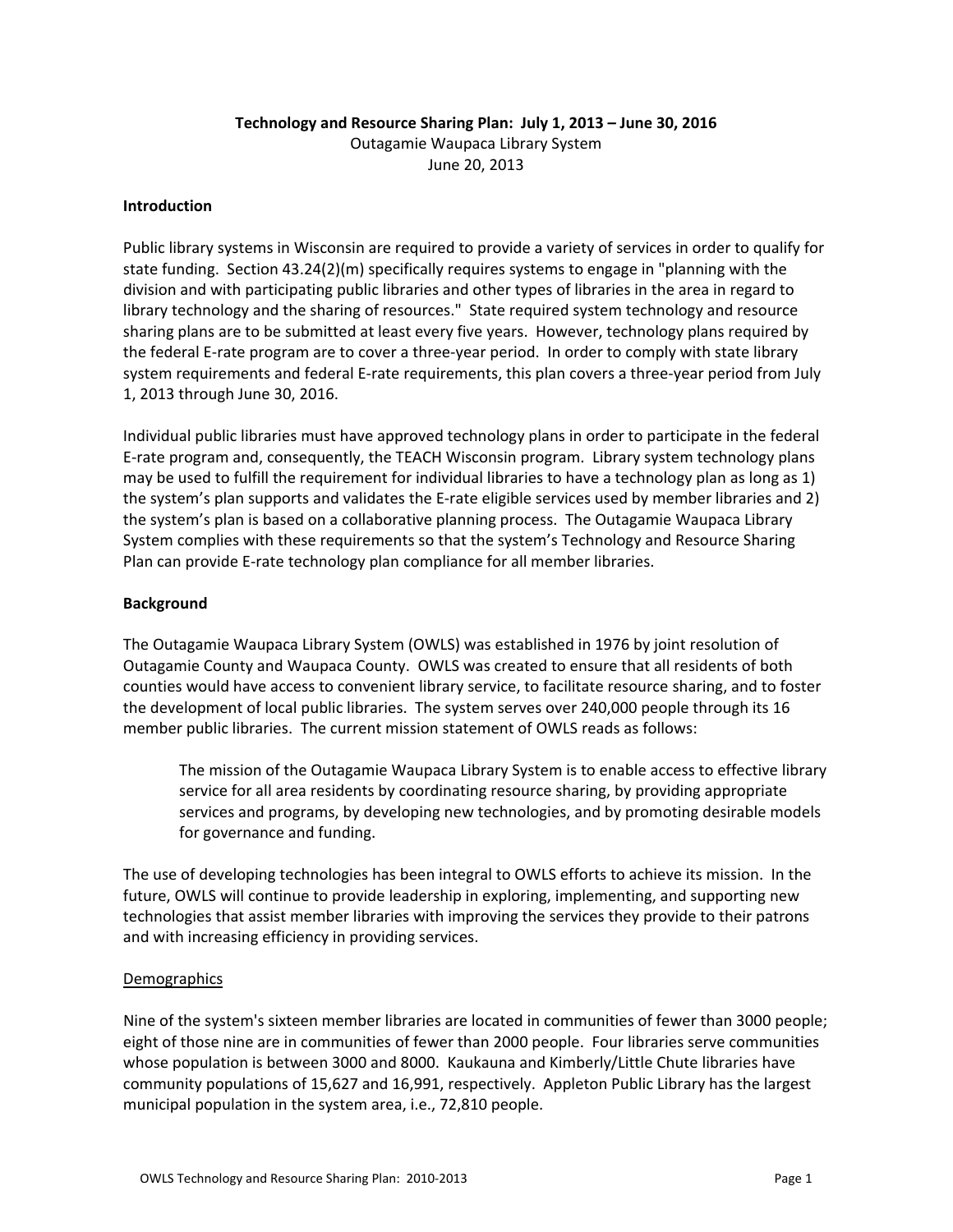According to the 2010 census, Outagamie County's population increased 9.8% since the 2000 census, which is greater than the statewide increase of 6.4%. However, Waupaca County's population only increased 1.3% during that period. Waupaca County has an older population, with 18.1% of persons 65 years and older. In Outagamie County 13.2% of the population is 65 years and older. Statewide, 13.6% of the population is 65 years or older.

Diversity within the area's population is still relatively small, with only 2.9% of Waupaca County's population and 7.4% of Outagamie County's population not counted as White in the 2010 census. Persons of Hispanic or Latino origin constitute the largest minority population in both counties, i.e., 3.3% in Outagamie County and 2.5% in Waupaca County. The Asian population constitutes 2.4% of the total population in Outagamie County.

When it comes to educational attainment, 9.3% of the system's residents haven't graduated from high school. However, 34.7% of Outagamie County residents have obtained an Associate degree or above, but only 24% of Waupaca County residents have obtained an Associate degree or above. Income for 8.9% of households in the system area is below the poverty level. The number of households below poverty level increased 81.1% from 2000 to 2010.

OWLS libraries provide a high volume of service to patrons living outside of the municipalities that operate the libraries. For example, OWLS libraries loaned slightly less than 1.5 million items to non‐ residents in 2012. Approximately 45% of Outagamie and Waupaca County residents live in jurisdictions without local libraries, i.e., 42% of Outagamie County residents and 56% of Waupaca County residents.

Several libraries are located near the boundaries of the system, and many more people come into the system area to use libraries than go out of the area. The geography of the system area affects the use of libraries in other ways. No library is more than 1‐1/2 hours from any other library in the system, and several are located only minutes apart. Consequently, many residents of the system area use more than one library. A significant amount of crossover (inter-municipal) borrowing takes place in the system (c. 180,000 circulations in 2012).

OWLS is one of the smaller of the seventeen systems in Wisconsin. In 2011, OWLS ranked 11th in total population and 11th in state aid received. More than half of the systems include more counties than OWLS. When aggregate measures from OWLS and its member libraries are compared with those of other systems, predictably, the system often ranks near its population ranking (11th) on the raw data for many of the measures. Adjusting for population differences by using per capita comparisons, the system typically ranks higher than 11th.

Several of these measures are striking, particularly those related to the use of system libraries by non-residents. On a per capita basis, OWLS libraries lend more items to non-residents than do libraries in any other system, and OWLS libraries provide significantly more service to residents of other systems than libraries in any other system. In fact, OWLS libraries provide over 17% of all the intersystem non-resident circulation in the state. In 2011, OWLS libraries loaned 329,359 items to residents of other Wisconsin public library systems. This was nearly three times the statewide average for systems (112,131) and 41,437 more loans than were made by the second ranking system.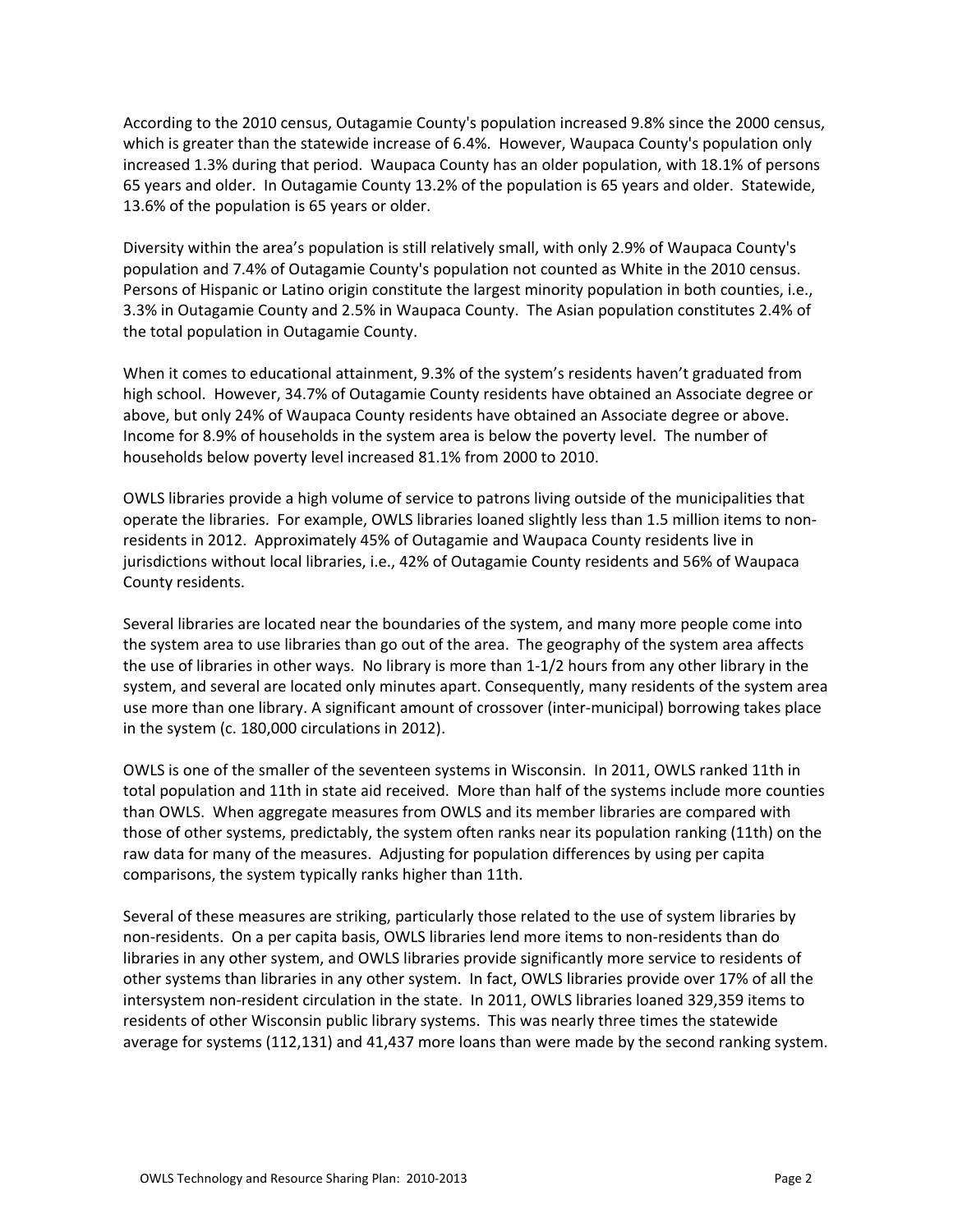OWLS libraries circulate a high number of items, ranking 3rd in the number of items circulated per capita. The libraries continue to engage in high levels of resource sharing; the number of items loaned to and borrowed from other libraries is among the highest in the state. It is also clear that OWLS libraries experience a high volume of traffic, i.e., they have lots of people coming through their doors. The number of visits per capita is 6th highest among systems, and the number of programs attended per capita is 1st.

OWLS libraries continue to rank very low in the number of public computers connected to the Internet (17th per capita). Given that OWLS libraries rank 14th in the amount of square footage of library space and 10th in materials owned per capita, OWLS libraries probably don't have sufficient space to add more computers.

It is also interesting to note that while OWLS ranks 7th in total income per capita and 7th in total operating expenditures per capita, OWLS libraries rank 3rd in materials expenditures per capita. OWLS libraries spend a greater portion of their budgets for materials than do libraries in most other systems. This is consistent with the finding that while OWLS libraries rank 6th in staff FTEs, they only rank 9th in personnel expenditures.

### Development of Services

Since its inception, OWLS has coordinated resource sharing among member libraries and has taken a leadership role in introducing and developing new technologies. The most significant technology and resource sharing development in OWLS history occurred in 1989 when OWLS began operating a shared automation network (OWLSnet) for its member libraries. In 1995, OWLS signed an agreement with Nicolet Federated Library System (NFLS) to cooperate in providing OWLSnet services to NFLS member libraries. It was a priority for both systems to connect all member libraries to OWLSnet as quickly as possible, and that task was completed in 2000.

In 2004, work began on the process of migrating to a new integrated library system (ILS). In June 2005, a contract was signed with Innovative Interfaces, Inc. to migrate to a new ILS. Data was migrated to the new system, OWLS staff provided training to the staff at OWLSnet libraries, and a new online catalog, InfoSoup, was developed. OWLSnet libraries went live on the new system on February 21, 2006, and public response to InfoSoup has been overwhelmingly positive since the first day. Since that time InfoSoup has received many enhancements. Patron ratings, reviews, and "My Lists" have been added. Several staff and patron review blogs have been created, and more booklists have been created. In 2009, a version of InfoSoup for mobile devices (i.e., InfoSoup To Go) was launched, and a new Job & Career Resources page was developed. The InfoSoup Memory Project, which uses CONTENTdm software to make local library digital collections available through InfoSoup, was launched in 2009.

The Innovative Interfaces Millennium software was replaced by Innovative's new Sierra software in 2012. Sierra is used to provide circulation control, a central bibliographic database, a central patron database, management reports, an online public access catalog (InfoSoup), overdue and reserve notices, resource sharing, online patron registration, e‐commerce, digital signature capture, SMS notification and acquisitions functions to members. The network also provides member libraries with training, cataloging services, technical support, a network library card program, a new materials database, various electronic resources, email service, antivirus and security software, and Internet service.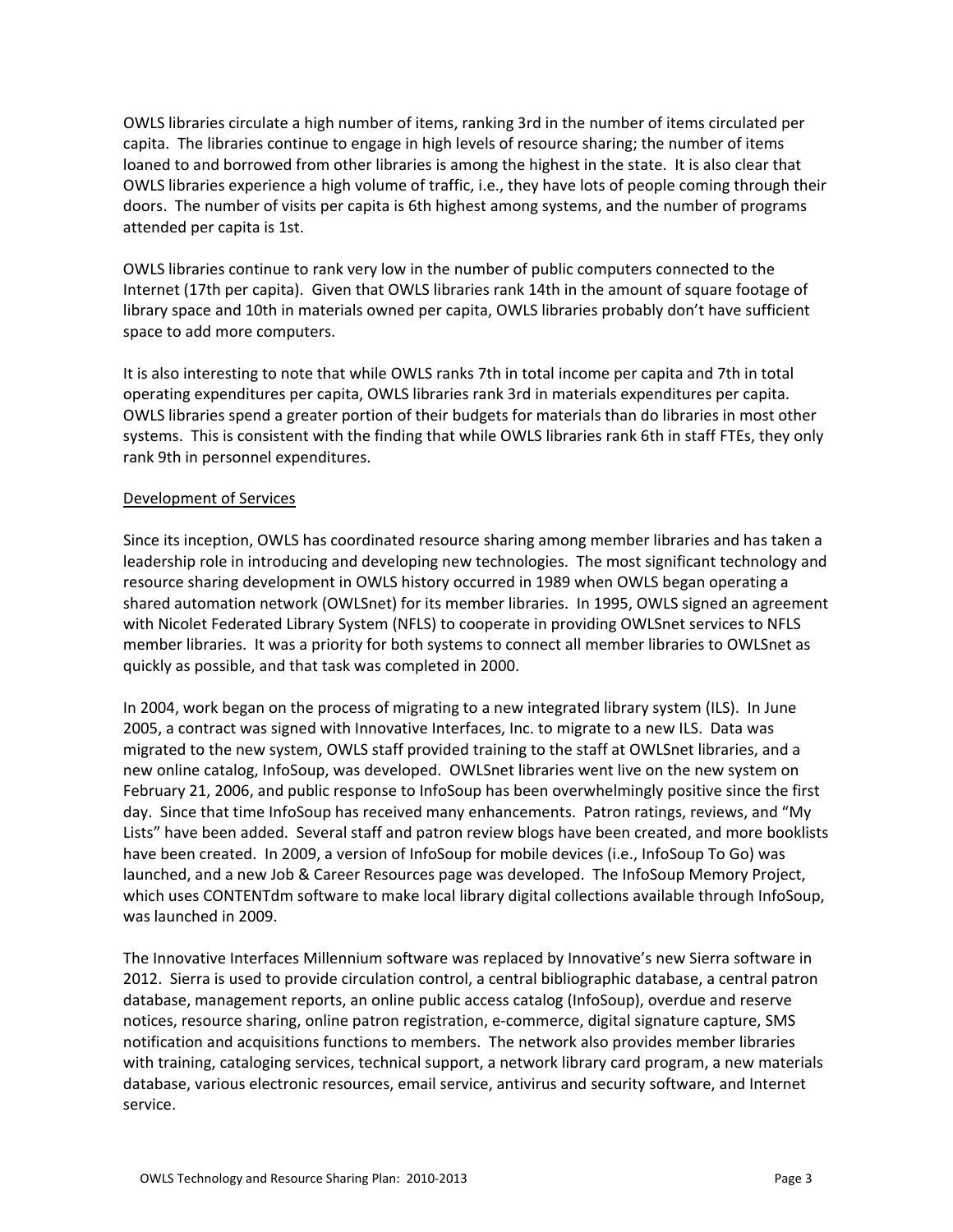In 2006, OWLSnet libraries were migrated to the state's newly developed BadgerNet Converged Network (BCN), and OWLS doubled its Internet capacity to 9 mbps. The OWLSnet network continues to connect 49 public library sites and both system offices. Forty-eight of these sites are connected directly to the OWLSnet wide area network (WAN) through the BCN. Two sites access OWLSnet resources via the Internet, and Appleton Public Library has a local area network (LAN) connection. OWLSnet has continued to add bandwidth as feasible and affordable to meet the needs of member libraries. OWLSnet has also continued to upgrade routers and switches as necessary at the central site and at member library sites.

Currently, most member libraries connected to OWLSnet via the BCN are connected with 3.0 mbps or 5.0 mbps circuits. One library has been approved for a 10 mbps circuit, and it's likely that others will be approved for 10 mbps in the near future. It was hoped that all member library connections would be increased to 20 mbps as the result of a federal ARRA grant received by the State Department of Administration. However, the State decided not to accept the grant.

OWLSnet currently has a 100 mbps circuit to aggregate member library traffic on its WAN. In 2010, OWLSnet changed Internet service providers from NTD to WiscNet. OWLSnet currently has a 100 mbps circuit for Internet traffic between OWLSnet and WiscNet. It is likely that OWLSnet's WAN and Internet bandwidth will need to be increased during the period of this Plan.

In response to member library requests, OWLSnet began installing wireless networks in member libraries in 2007. Currently, forty‐two sites make wireless Internet service available to patrons. Also in response to member library demand, OWLSnet began offering SAM workstation management software in 2008. Currently, thirty-seven OWLSnet libraries are using SAM to manage public Internet computers.

The development of OWLSnet has led to an explosive increase in the volume of resource sharing. In 2011, over 976,000 items were shared among OWLSnet members as a result of placing and filling holds using the ILS. The workload associated with handling this volume of materials has become a significant burden for OWLS, NFLS, and many member libraries. Because the growth of resource sharing had become unsustainable, OWLSnet libraries voted in 2009 to reduce the maximum number of holds allowed to 15 per patron in order to reduce the dramatic growth in resource sharing among OWLSnet libraries. In 2012, for the first time in the history of OWLSnet, resource sharing among members decreased, and it is continuing to decrease during 2013. It is likely that this decrease is the result of fewer items being added to library collections and an increase in the popularity of digital materials.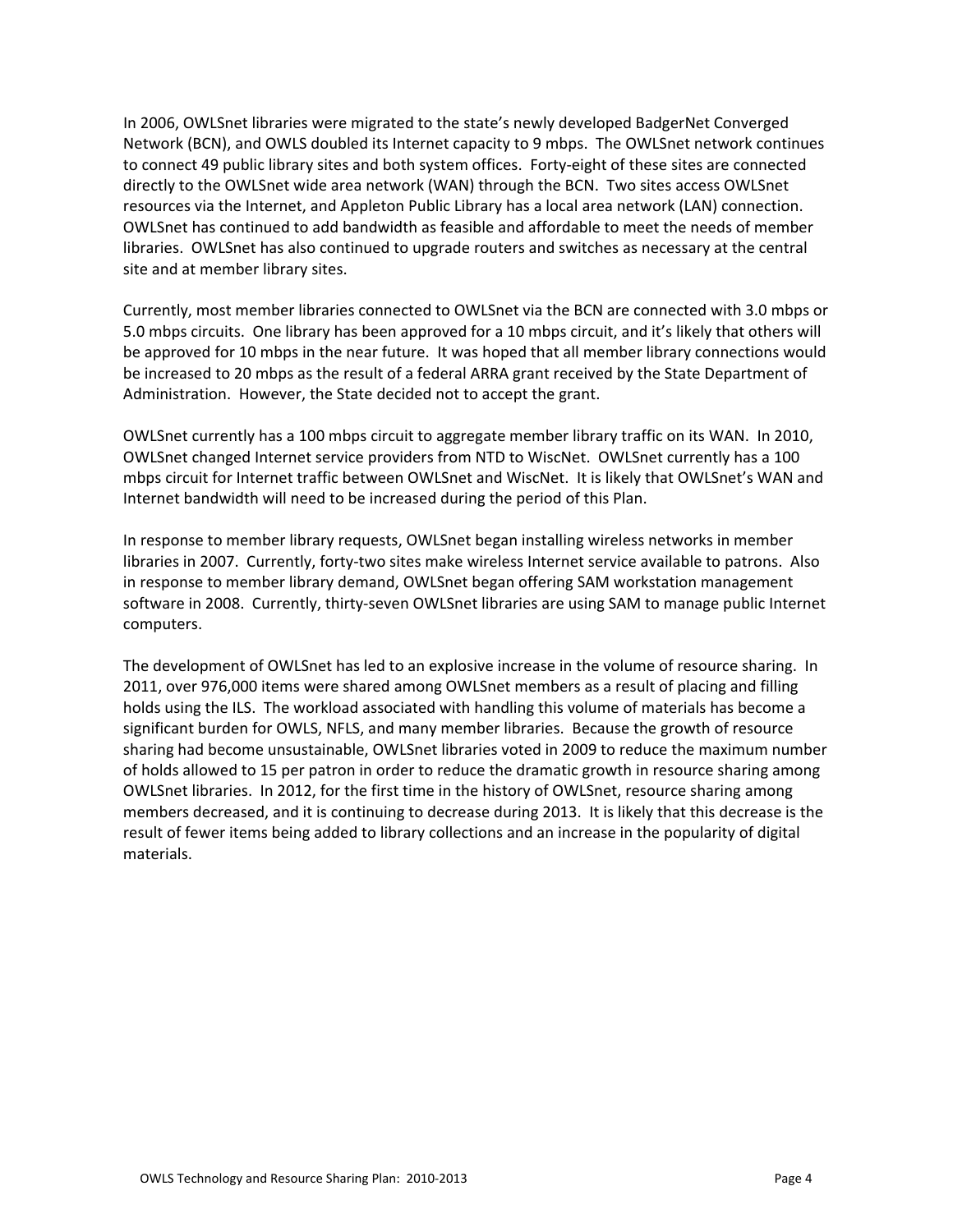

In late 2006, OWLS made a significant change in how resources are shared with libraries outside of OWLSnet. Prior to 2006, OWLS libraries had used WISCAT to borrow items from other libraries in the state, and OWLS operated an interlibrary loan clearinghouse to respond to requests for materials owned by OWLS libraries from libraries throughout the state. In December 2006, OWLS libraries discontinued using WISCAT and began using OCLC/BadgerCat for out‐of‐network resource sharing, and NFLS began serving as the interlibrary loan clearinghouse for OWLS libraries.

In addition to operating the ILS, managing the WAN, and facilitating resource sharing for member libraries, OWLS engages in a variety of other technology-related activities. Activities include providing additional electronic resources, using technology to convey information to member libraries, providing technology training, helping member libraries to create and maintain websites, providing professional technology support and consulting assistance to member libraries, providing PC support to member libraries, coordinating participation in the Wisconsin Public Library Consortium, and assisting with the development of local technology resources.

A complete assessment of services is contained in Appendix C, and lists of OWLS and OWLSnet member libraries are contained in Appendix E and Appendix F, respectively.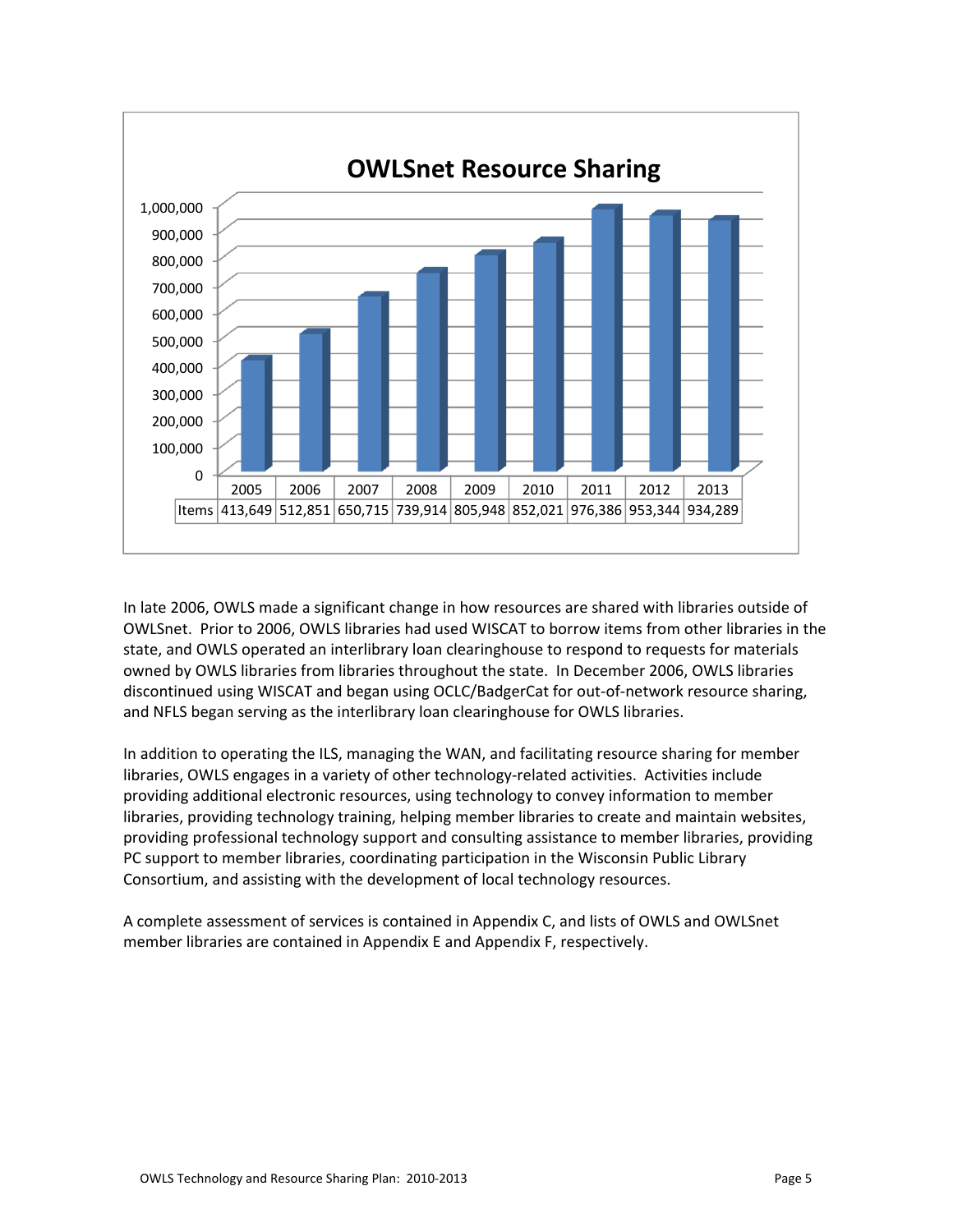### Priorities

Five priorities have been identified for the period covered by this plan.

- Member libraries will continue to be assisted and supported in their use of technology. This priority includes providing training to library staff, supporting library PCs, assisting libraries with the development of electronic content, enhancing InfoSoup to make it more helpful for library patrons, and implementing new services or software modules requested by member libraries when feasible.
- OWLS, in cooperation with NFLS, will maintain and develop the OWLSnet network infrastructure in order to continue providing up-to-date technology-based services. This includes deploying appropriate network servers and telecommunications equipment. A continuing challenge in managing the wide area network for member libraries is securing sufficient bandwidth to meet their needs.
- OWLS will continue to monitor the impact of resource sharing on member libraries and will make recommendations for addressing any issues that may arise. This priority includes evaluating the interlibrary loan service provided by NFLS to make sure that OWLS libraries have timely and efficient access to materials owned by libraries outside of OWLSnet.
- OWLS will monitor the impact on its member libraries and for its network infrastructure of distribution systems for digital media. Of particular concern are reduced availability of physical items, the licensing of digital media, and gathering and using statistics related to patron use of digital media supplied by libraries. The growing trend in the publishing industry to favor electronic distribution of items over production and distribution of physical items will have serious consequences for how libraries operate in the future, but it is not yet clear what the role of libraries might be in a "digital publishing environment."
- It is a priority for the OWLSnet planning committee, comprised of members of the OWLSnet Administrative Advisory Committee (AAC), to develop a revised plan and bring it to the AAC for consideration and adoption, no later than Fall 2013. Because the AAC regularly discusses and makes decisions about the services provided to OWLSnet members, a new OWLSnet plan needs broad goals rather than specific objectives and activities.

### Planning Environment

This plan was drafted by Rick Krumwiede, Director, with assistance from Evan Bend, Library Services Manager, and Bradley Shipps, Continuing Education and Outreach Coordinator. All OWLS libraries were contacted in order to identify specific local library issues, priorities, or concerns. The plan also reflects input gathered from a variety of other sources.

OWLS professional staff meets every other week throughout the year, primarily to discuss technology‐related issues. Professional staff members also meet regularly with professional staff from Appleton Public Library and Nicolet Federated Library System, and they also met frequently with the staff of member libraries. OWLSnet Administrative Advisory Committee (AAC) meetings, which are held an average of six times during the year, were a forum for the discussion of OWLSnet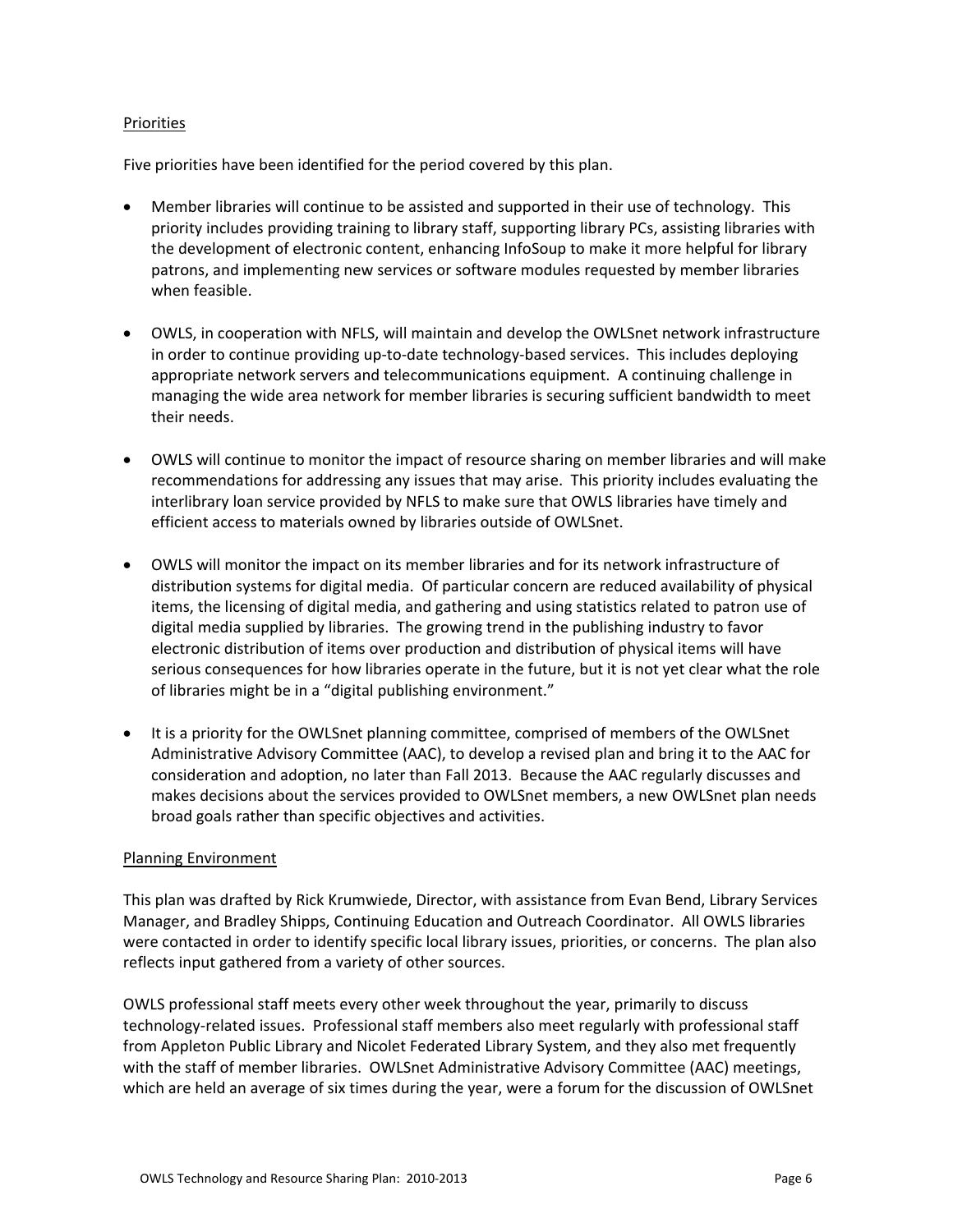technology and resource sharing issues. These discussions provided significant input and direction into the development of this plan.

System technology and resource sharing planning has not been done in isolation. OWLS staff regularly participates in statewide meetings for system technology and interlibrary loan coordinators. OWLS staff members are active in the Fox Valley Library Council, Inc., which is an organization of libraries of all types that exists to facilitate resource sharing in a seven county area. Participation enables OWLS and FVLC to integrate the other organization's objectives into their respective plans. The plan was presented to the OWLS Board and adopted on June 20, 2013.

# **Evaluation of 2010 – 2013 Plan**

The OWLS *Technology and Resource Sharing Plan: 2010 – 2013* contained six goals and forty‐nine objectives. Significant progress was made toward achieving all of the goals during the period covered by the Plan, and only a handful of the objectives were not achieved. Appendix A contains a list of all the objectives that were achieved with some comments to further illuminate how they were achieved. Also included in Appendix A is a list of the objectives that were not achieved and some comments about them.

# **Goals and Objectives**

The following goals and objectives apply to all OWLS member libraries, unless otherwise specified. Objectives that are unique to individual libraries are included in Appendix D. OWLSnet objectives are carried out in cooperation with NFLS and apply to all OWLSnet member libraries, i.e., libraries in both systems. OWLS objectives apply only to member libraries of the OWLS system.

Goal A: To provide services to OWLS and OWLSnet member libraries that help them increase patron access to library and information resources and that help increase the efficiency and effectiveness of library operations.

# Objectives:

- 1. OWLSnet will continue to provide and support Sierra integrated library system (ILS) software from Innovative Interfaces that offers a variety of functions to members including circulation control, a central bibliographic database, a central patron database, management reports, an online public access catalog (InfoSoup), online patron registration, e‐commerce, overdue and reserve notices, resource sharing, and acquisitions. (2013‐2016)
- 2. OWLSnet will continue to provide access to subscription-based electronic information resources (e.g., Ancestry, Overdrive, OneClickDigital, Tumblebooks) for all network libraries. (2013‐2016)
- 3. OWLSnet will continue to work with member libraries to provide enhanced information resources to patrons via InfoSoup (e.g., patron and staff reviews, InfoSoup Memory Project, recently added materials database, booklists). (2013‐2016)
- 4. OWLS and APL technical services staff will continually monitor and make recommendations regarding OWLSnet technical services processes. (2013‐2016)
- 5. OWLSnet will continue to provide Internet services (e.g., web access, email accounts) to member libraries. (2013‐2016)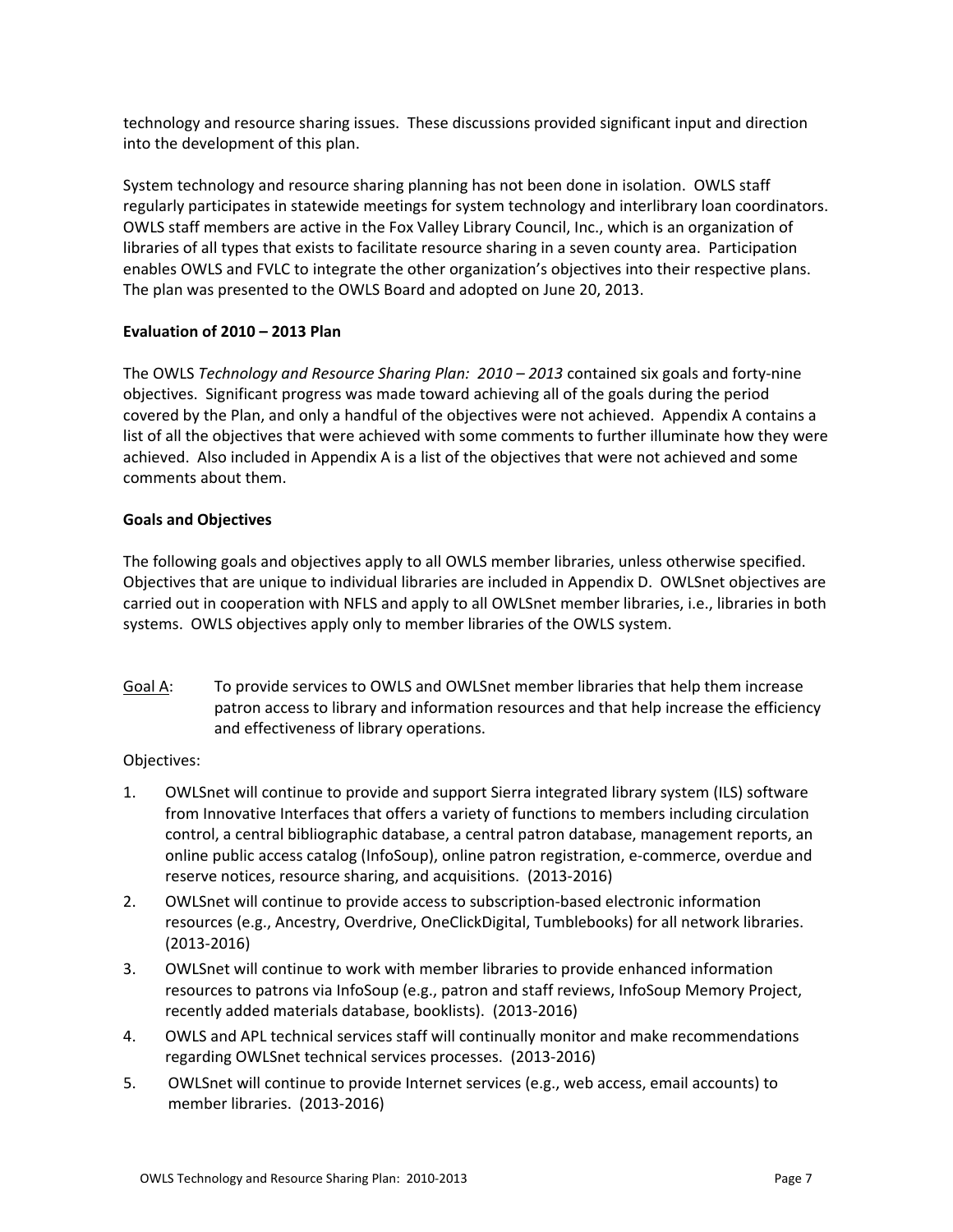- 6. OWLSnet will continue to provide and support the network infrastructure necessary for OWLSnet services, including firewalls, servers, telecommunications equipment, data circuits, and software. (2013‐2016)
- 7. OWLSnet will continue working to secure sufficient bandwidth to meet the needs of members by monitoring the bandwidth needs of member libraries, upgrading bandwidth from the BadgerNet converged network, exploring alternatives bandwidth sources, and by securing adequate bandwidth to connect to an Internet Service Provider. (2013‐2016)
- 8. OWLSnet will continue to provide and support SAM workstation management software, or an equivalent software program, in OWLSnet member libraries. (2013‐2016)
- 9. OWLSnet will continue to provide and support wireless Internet access in OWLSnet member libraries. (2013‐2016)
- 10. OWLS will apply for appropriate telecommunications discounts that may be available to member libraries through state or federal programs (e.g., E-rate, TEACH Wisconsin). (2013-2016)
- 11. OWLS will continue to provide consultation and assistance to member libraries in maintaining and upgrading computers, developing and maintaining websites, and providing web‐accessible electronic content. (2013‐2016)
- 12. OWLS will continue to provide website hosting for member libraries. (2013‐2016)
- 13. OWLS will continue to encourage the Administrative Advisory Committee of OWLSnet to standardize policies, procedures, and practices among network libraries. (2013‐2016)
- Goal B: To further develop OWLS and OWLSnet services in order to improve and enhance the services and information available to member libraries and their patrons.

Objectives:

- 1. OWLSnet, in cooperation with member libraries, will continue to develop and enhance InfoSoup. (2013‐2016)
- 2. OWLSnet will provide training and support for member libraries to add unique local resources to the InfoSoup Memory Project. (2013‐2016)
- 3. The OWLSnet Administrative Advisory Committee (AAC) will continue to assess the desirability and feasibility of implementing additional Sierra software modules or other new services. (2013‐2016)
- 4. OWLSnet will regularly evaluate current use of online electronic resource subscriptions and make any changes necessary to optimize the use and affordability of such resources. (2013-2016)
- 5. OWLSnet will continue to work with member libraries to explore their participation in the acquisitions module of the Sierra ILS. (2013‐2016)
- 6. OWLSnet will regularly replace servers, computer room network equipment (i.e., firewalls, routers, switches), uninterruptible power supplies, and backup units. (2013‐2016)
- 7. OWLS staff will redesign the OWLS and OWLSnet websites using Drupal software and migrate them to a remote host. (2013‐2015)
- 8. OWLSnet will investigate adding a discovery layer to better integrate the online catalog and other electronic resources that are available to patrons. (2014)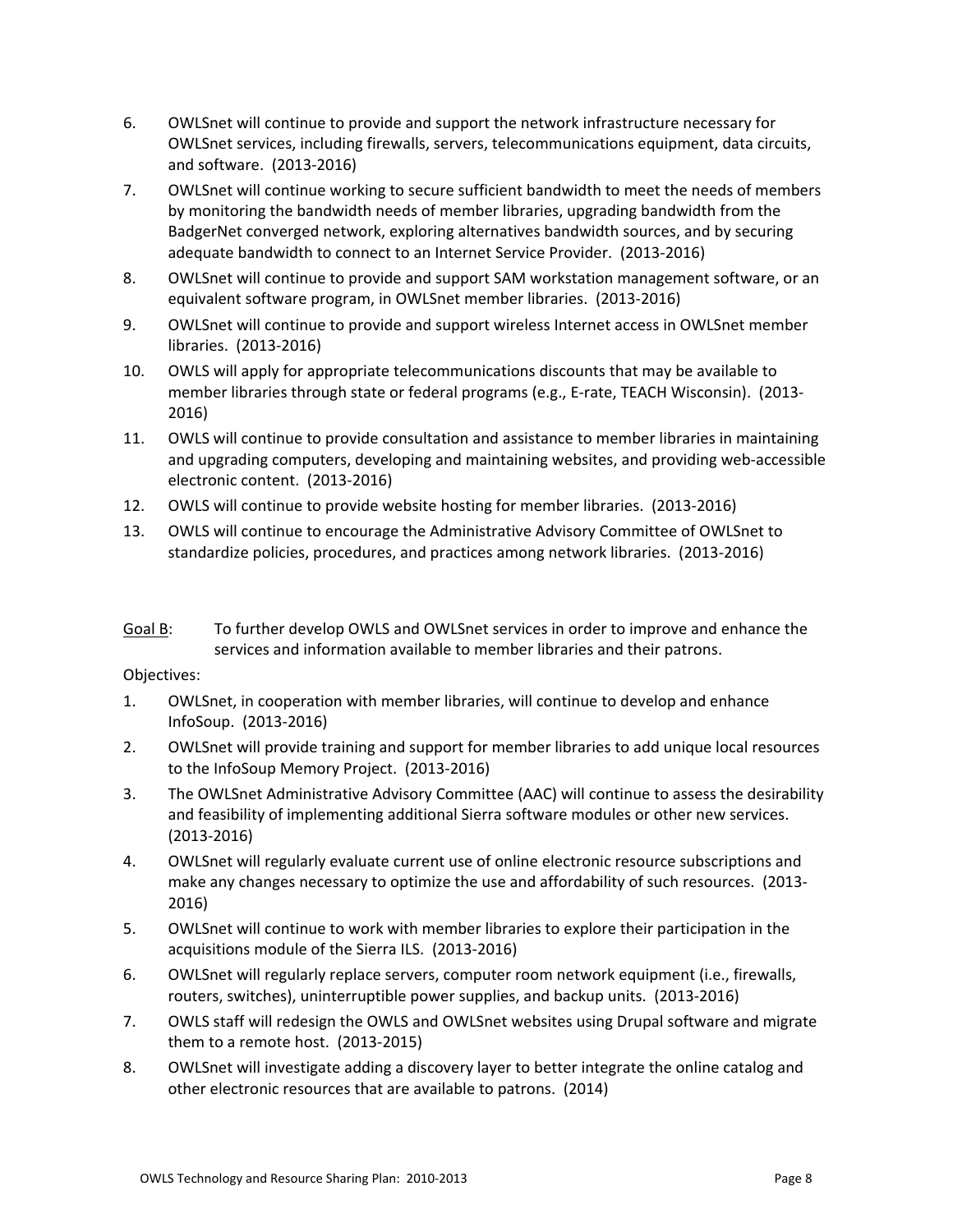Goal C: To facilitate effective resource sharing among OWLSnet member libraries, and between OWLS libraries and libraries beyond OWLSnet, in order to provide patrons with convenient access to library and information resources.

# Objectives:

- 1. OWLSnet will continue to allow patrons to request the interlibrary loan of items by placing holds or sending email messages via the online catalog. (2013‐2016)
- 2. OWLS will continue to contract for appropriate five-day-a-week delivery services between member libraries, the OWLS and NFLS offices, and other libraries throughout the state. (2013‐ 2016)
- 3. OWLS will evaluate the desirability of continuing to contract with NFLS to serve as the interlibrary loan clearinghouse for OWLS member libraries. (2013‐2014)
- 4. OWLSnet will evaluate the desirability of continuing to use OCLC for managing out-of-network interlibrary loan activity. (2013‐2014)
- 5. OWLSnet will continue to provide member libraries and their patrons with access to other library catalogs via InfoSoup. (2013‐2016)
- 6. OWLSnet will make its Sierra server available as a z39.50 target in order for other libraries to have access to information about member library materials. (2013‐2016)
- 7. OWLS and NFLS will continue to monitor resource sharing among OWLSnet members and, if necessary, will implement methods for addressing resource sharing inequities that may exist between systems and libraries. (2013‐2016)
- 8. OWLS and its member libraries will continue to participate in the Fox Valley Library Council (FVLC) in order to facilitate resource sharing with other types of libraries in the FVLC area. (2013‐2016)
- Goal D: To provide training and assistance to member library staff in using services provided by OWLS and OWLSnet.

# Objectives:

- 1. OWLSnet will continue to provide group and individual training to staff of member libraries in the effective use of Sierra software and related management reports. (2013‐2016)
- 2. OWLSnet will continue to provide assistance to staff of member libraries in troubleshooting problems with the use of OWLSnet services. (2013‐2016)
- 3. OWLSnet will continue to provide training to OWLSnet member libraries in using CONTENTdm software to add digital collections to the InfoSoup Memory Project. (2013‐2016)
- 4. OWLSnet and OWLS will continue using Go To Meeting, Go To Webinar, and LogMeIn for providing online programs, training, collaboration, and support to member libraries. (2013‐ 2016)
- 5. OWLS will continue to provide individual training or consultation to staff of member libraries in the effective use of electronic information resources, computers, software, and other new technologies. (2013‐2016)
- 6. OWLS will continue to provide training to member libraries and their patrons in downloading and using the digital media available OWLSnet and the Wisconsin Digital Library. (2013‐2016)
- 7. OWLS will continue to provide training to member libraries in use of social media software and websites (e.g., Facebook). (2013‐2016)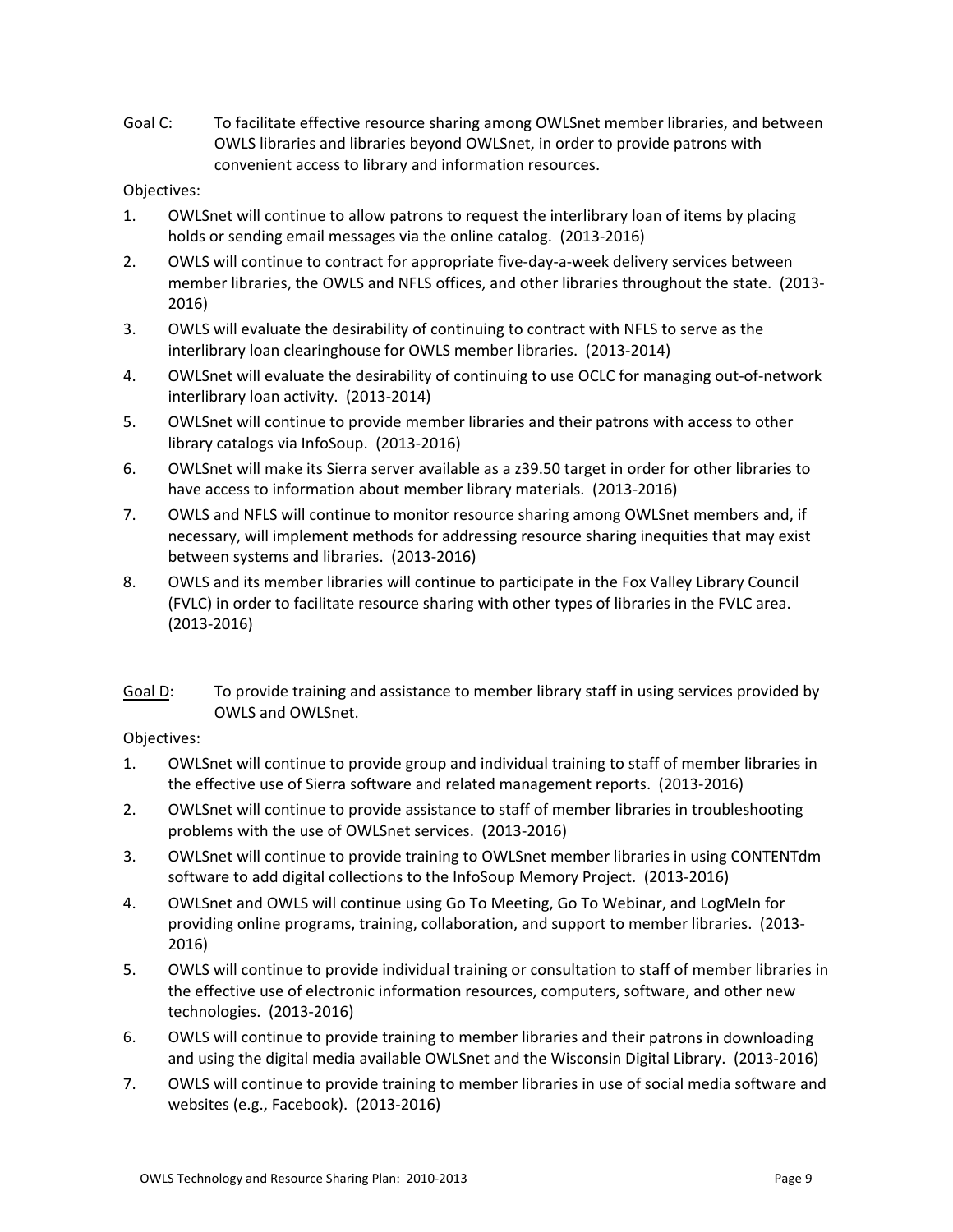- 8. OWLS will continue to assist OWLS libraries with the development and maintenance of local library websites, including locally created web‐accessible databases. (2013‐2016)
- 9. OWLS, upon request, will assist member libraries with local library technology plans and policies. (2013‐2016)
- Goal E: To work with the OWLSnet Administrative Advisory Committee to optimize the ongoing governance and operation of OWLSnet.

### Objectives:

- 1. Representatives of OWLS, NFLS, and all member libraries (i.e., AAC) will meet at least quarterly to discuss the technical and administrative operation of the network. (2013‐2016)
- 2. The OWLSnet planning committee will present a new plan for consideration, modification, and adoption by the Administrative Advisory Committee. (2013)
- 3. OWLSnet will continue to codify membership requirements, policies, and procedures and will regularly communicate them to member libraries. (2013‐2016)
- 4. OWLSnet will monitor member library compliance with policies, procedures, and membership requirements and will notify any library that does not comply. (2013‐2016)
- Goal F: To engage in continuous study and planning in regard to OWLSnet services, library automation, resource sharing, and new technologies.

Objectives:

- 1. OWLS will encourage and support participation by its staff in activities to help them keep abreast of technological developments relevant to OWLS and OWLSnet services. (2013‐2016)
- 2. OWLS staff will continue to monitor the development of social media sites and services and will make recommendations to member libraries about their participation in social medial sites or services. (2013‐2016)
- 3. OWLS staff will keep abreast of developments in the publishing industry aimed at distributing media content electronically and will inform member libraries of such developments and their potential impact on public library services. (2013‐2016)
- 4. OWLS will annually review this plan and make any necessary modifications as part of its annual planning process. (2013‐2016)
- 5. OWLS will develop and adopt a new Technology and Resource Sharing Plan. (2016)

### **Budget**

The participating member libraries and systems provide the majority of funding for technology and resource sharing activities within OWLS and OWLSnet. The following 2013 budget information provides an example of the revenue that OWLS will use and the expenditures that OWLS will make to accomplish the technology and resource sharing activities described in this plan.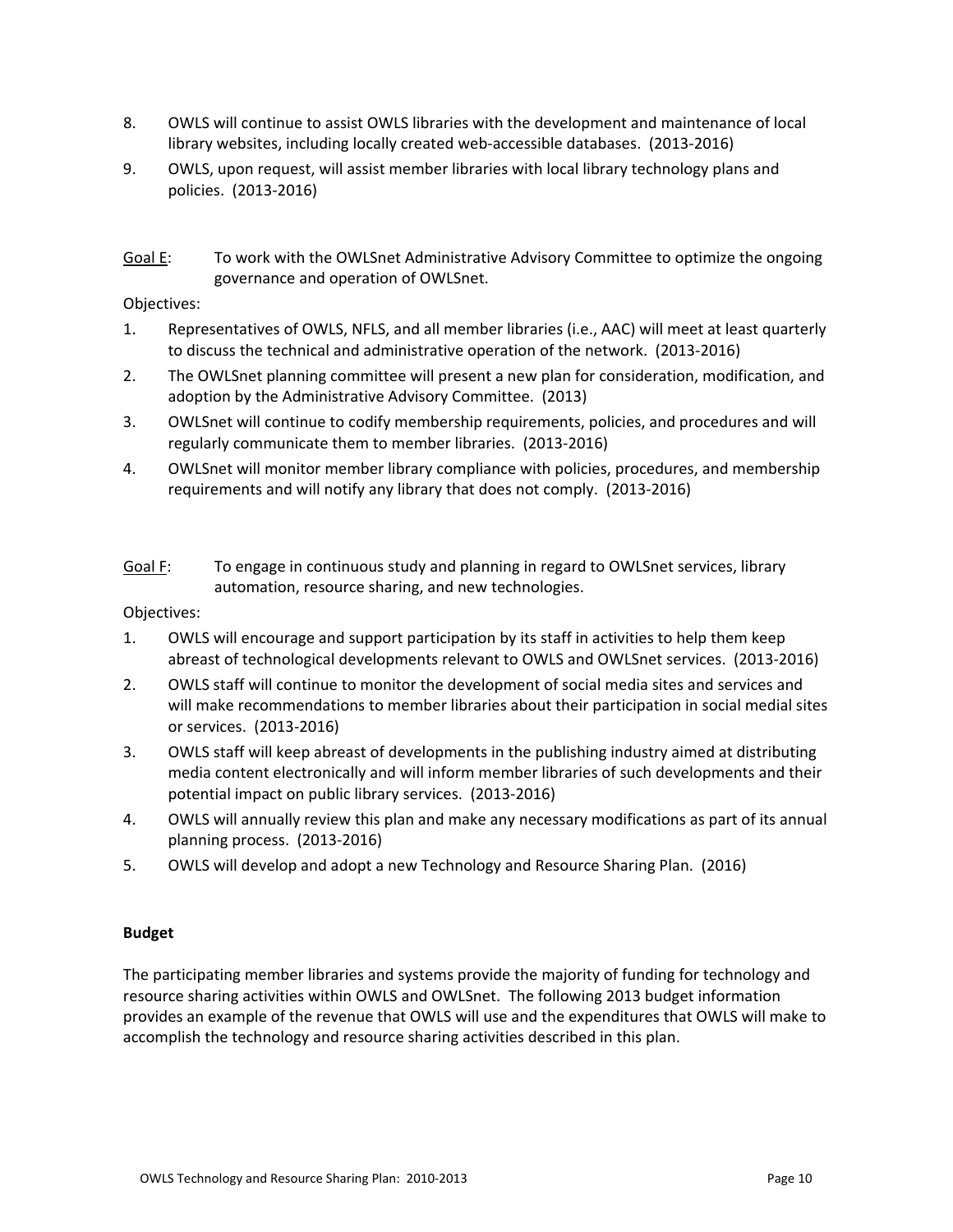### **2013 Budgeted Income by Source**

| 2013 State Aid                   | \$269,549   |
|----------------------------------|-------------|
| <b>Federal LSTA</b>              | \$22,513    |
| Local and County                 | \$6,000     |
| Contracts                        |             |
| <b>OWLS Member Libraries</b>     | \$317,330   |
| <b>NFLS Member Libraries</b>     | \$280,050   |
| Nicolet Federated Library System | \$260,046   |
| <b>Total Income</b>              | \$1,155,488 |

The majority of activities contained in this plan are financed from OWLS Technology-Reference-Interloan program budget. This program is divided into two subprograms. The OWLSnet subprogram includes activities involved in operating the OWLSnet shared automation consortium. The OWLS subprogram includes technology, reference, and interloan services provided primarily to OWLS member libraries. The 2013 budgets and detailed information for both subprograms follow.

### **Technology‐Reference‐Interloan: OWLSnet**

| 300-05 Salaries                 | \$358,235.00   |
|---------------------------------|----------------|
| 301-05 Payroll Taxes            | \$27,400.00    |
| 302-05 Fringe Benefits          | \$112,324.00   |
| 305-05 Facilities               | \$7,000.00     |
| 311-05 Telephone                | \$3,000.00     |
| 312-05 Supplies                 | \$5,000.00     |
| 313-05 Telecommunications       | \$100,000.00   |
| 314-05 Borrowers' Card Supplies | \$6,500.00     |
| 315-05 Printing & Promotion     | \$4,200.00     |
| 320-05 Microcomputer Equip.     | \$4,000.00     |
| 321-05 Microcomputer Repair     | \$1,000.00     |
| 325-05 Meeting and Travel       | \$7,000.00     |
| 326-05 Training/Consulting      | \$2,000.00     |
| 330-05 Software                 | \$12,000.00    |
| 340-05 Resource Library         | \$21,000.00    |
| 342-05 Online Databases         | \$35,000.00    |
| 343-05 Internet Access          | \$22,900.00    |
| 345-05 OCLC Charges             | \$85,000.00    |
| 348-05 Digitization             | \$3,500.00     |
| 349-05 Enhanced Content         | \$45,000.00    |
| 350-05 System Development       | \$0.00         |
| 352-05 System Hardware          | \$9,000.00     |
| 353-05 Network Hardware         | \$5,000.00     |
| 354-05 System Maintenance       | \$130,000.00   |
| Subtotal                        | \$1,006,059.00 |

Salaries, Payroll Taxes, Fringe Benefits: Included are the costs for approximately 7.4 FTEs. Currently, twelve employees spend some of their time in this program: six professional employees and six support staff employees.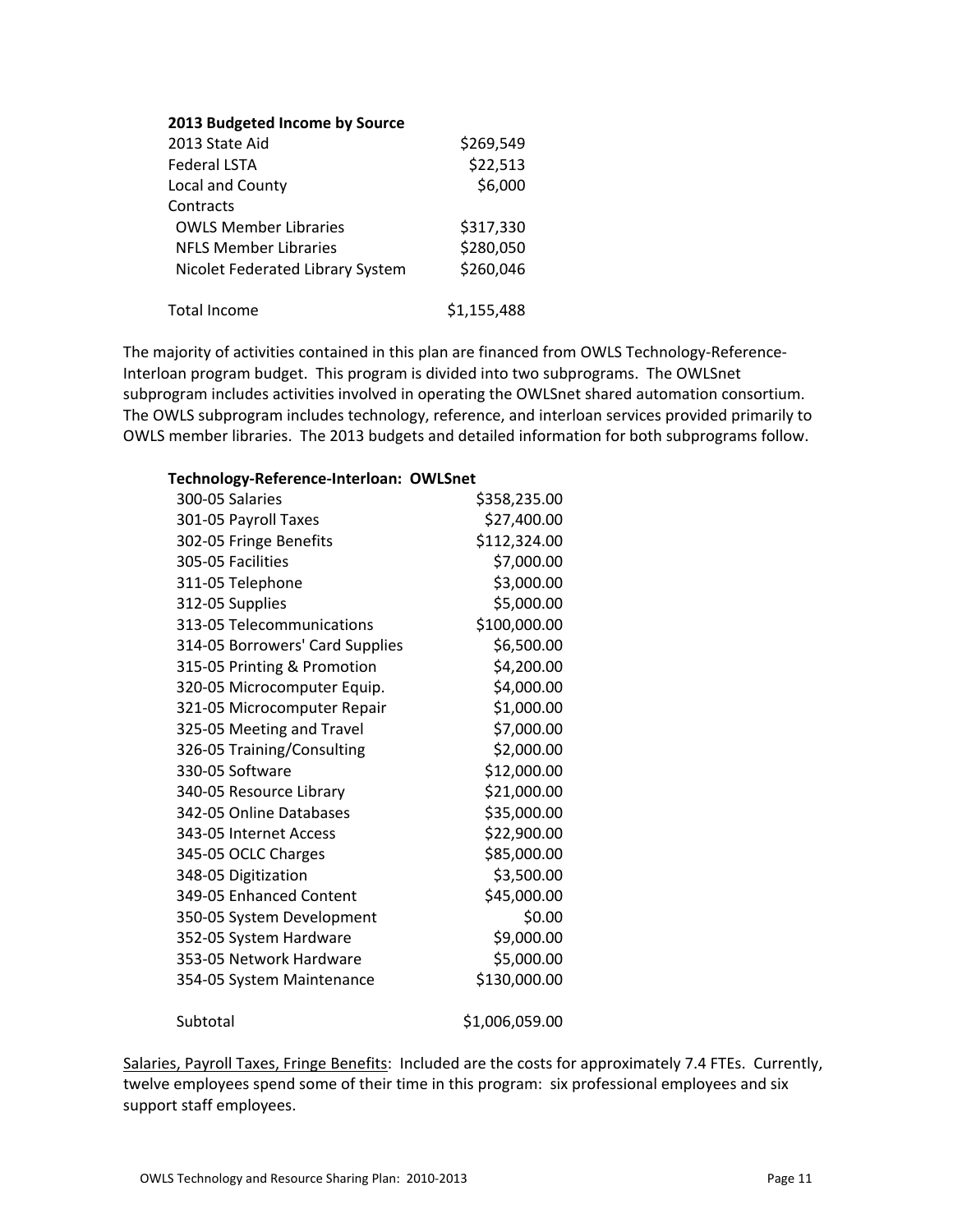| <b>Position</b>                 | <b>FTE OWLSnet</b> |
|---------------------------------|--------------------|
| Cataloger                       | 1.00               |
| <b>Cataloging Assistant</b>     | .55                |
| <b>Circulation Specialist</b>   | 1.00               |
| <b>Computer Network Manager</b> | .90                |
| Computer Technician             | .25                |
| Director                        | .30                |
| Library Automation Manager      | 1.00               |
| Library Services Manager        | .40                |
| Library Support Specialist      | 1.00               |
| Other Staff (2)                 | 1.00               |
| <b>Total FTEs</b>               | 7.40               |

Facilities: 20% of OWLS rent and utilities is allocated to the OWLSnet program.

Telephone: This budget contains the costs for the telephone lines used by the automation staff.

Supplies: This includes everything from receipt paper to connectors for the ends of cables. Items like surge suppressors and printer cables get charged to this account.

Telecommunications: This budget pays for connecting remote sites to the OWLSnet WAN and connecting OWLSnet to the Internet.

Borrowers' Card Supplies: OWLSnet members are provided with borrowers' cards, patron barcodes, and barcode covers.

Printing and Promotions: Members are provided with a variety of printed and promotional items.

Computer Equipment: This budget is for PCs and peripherals for OWLSnet staff.

PC Repair: This budget is used to upgrade or repair components on OWLSnet staff computers.

Meeting and Travel: This budget covers the cost of travel to remote sites by OWLSnet staff. This account is also used to pay expenses for OWLSnet staff to attend ILS‐related meetings or conferences.

Training/Consulting: This budget covers training or consulting from technology vendors.

Software: This budget is for miscellaneous software needed for OWLSnet staff PCs or for software provided to OWLSnet member libraries for their PCs.

Resource Library: Appleton Public Library serves as the resource library for all OWLSnet libraries, including libraries in the OWLS and NFLS systems. This particular line item is used to purchase materials that enhance APL's ability to serve as a resource for the network.

Online Databases: These funds are used to pay for the subscription‐based electronic resources that are available to libraries in both OWLS and NFLS.

Internet Access: This budget pays for Internet service for all OWLSnet libraries.

OCLC Charges: This budget is for various OCLC costs related to cataloging and resource sharing.

Enhanced Content: This budget is for enhanced content for InfoSoup (e.g., cover art, reviews, booklists, etc.) and digital materials.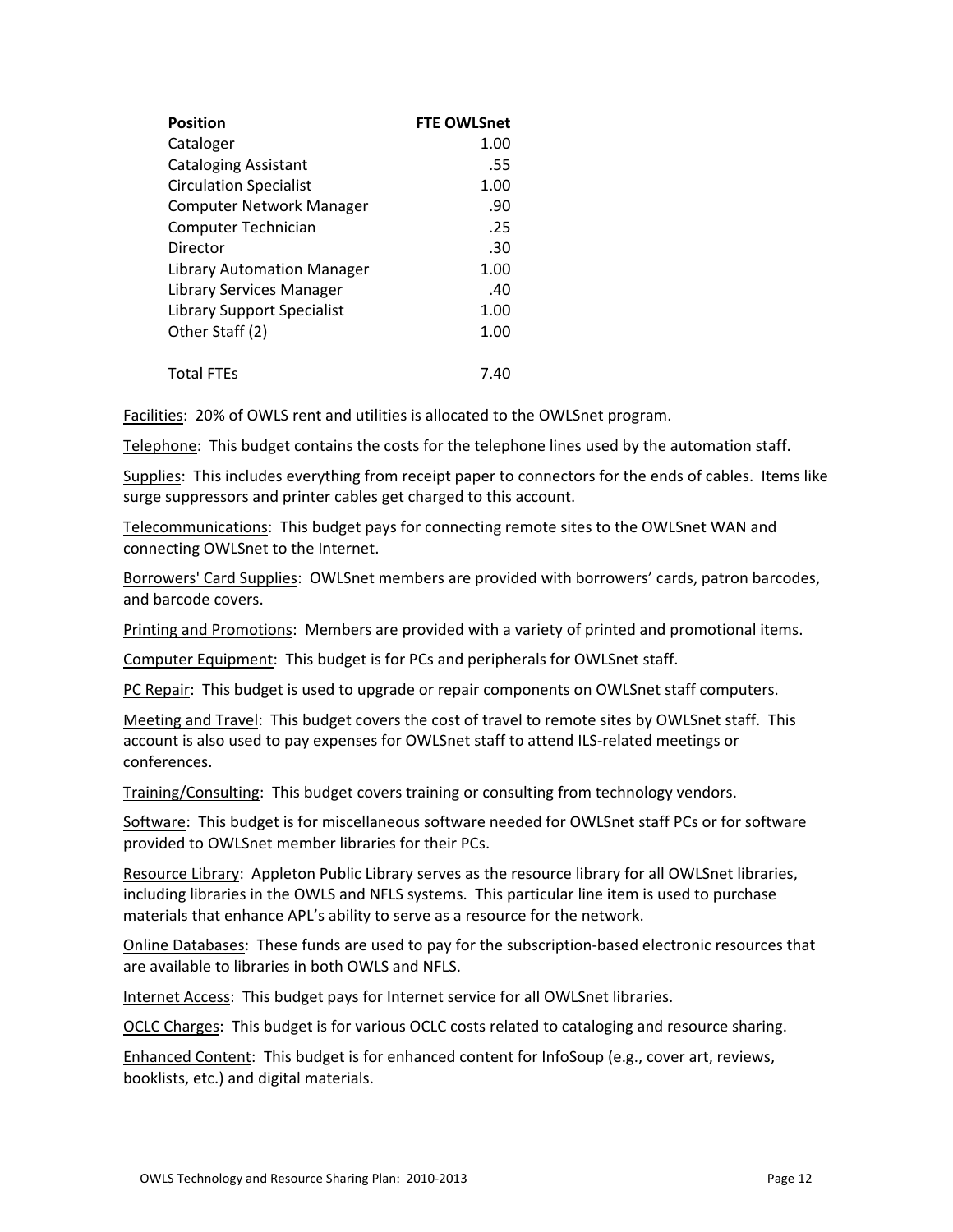System Development: This line includes expenditures for projects undertaken to further develop the network. Often this budget is used to purchase additional modules from the ILS vendor. The amount varies significantly from year to year depending upon annual objectives.

System Hardware: This budget is used to buy major hardware items, primarily servers, for the central computer room. The amount varies significantly from year to year depending upon annual objectives.

Network Hardware: This budget is used to buy equipment for the network infrastructure (e.g., routers, switches, firewalls) that may be placed in the central computer room or at libraries.

System Maintenance: The biggest chunk of this budget is to pay Innovative Interfaces for software maintenance. The remainder of the funds are used to pay for maintenance on servers, software, switches, routers, wireless access controllers, wireless access points and other miscellaneous equipment.

| Technology-Reference-Interloan: OWLS |              |
|--------------------------------------|--------------|
| 300-11 Salaries                      | \$57,623.00  |
| 301-11 Payroll Taxes                 | \$4,408.00   |
| 302-11 Fringe Benefits               | \$14,584.00  |
| 305-11 Facilities                    | \$3,500.00   |
| 312-11 Supplies                      | \$500.00     |
| 320-11 Equipment                     | \$2,500.00   |
| 325-11 Meeting and Travel            | \$2,000.00   |
| 326-11 Training/Consulting           | \$500.00     |
| 330-11 Software                      | \$500.00     |
| 374-11 FVLC Participation            | \$750.00     |
| 375-11 Statewide Projects            | \$57,564.00  |
| 378-11 Lender Compensation           | \$5,000.00   |
| Subtotal                             | \$149,429.00 |

Salaries, Payroll Taxes, Fringe Benefits: Included are the costs for approximately 1.1 FTEs. Currently, five people spend time in this subprogram: four professional employees and one support staff employee.

| Position                        | FTE OWLS |
|---------------------------------|----------|
| <b>Computer Network Manager</b> | .05      |
| Computer Technician             | .53      |
| Director                        | .10      |
| <b>Library Services Manager</b> | .36      |
| CF and Outreach Librarian       | .10      |
| <b>Total FTEs</b>               | 114      |

Facilities: 10% of OWLS total rent and utilities is allocated to the OWLS program.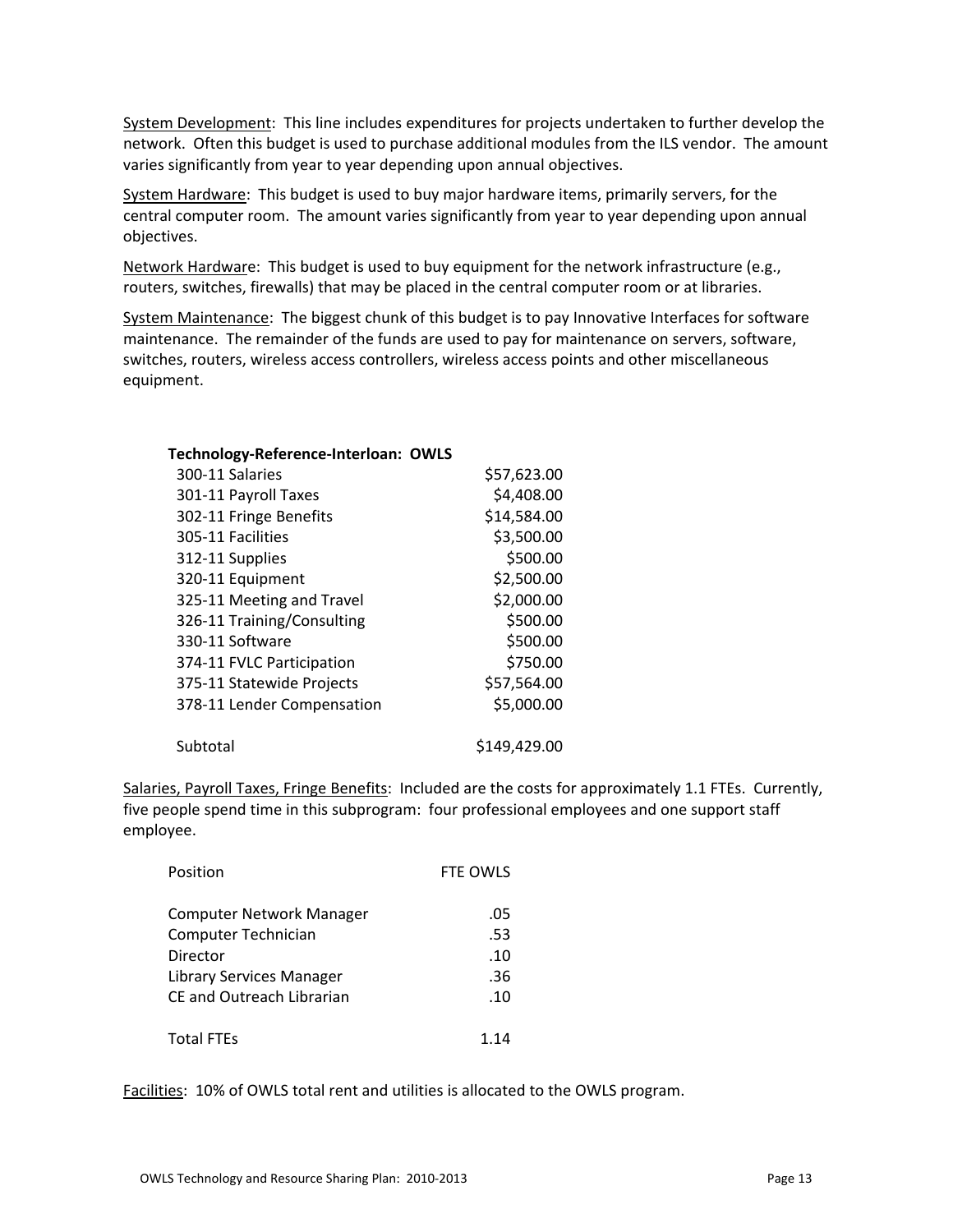Supplies: This budget is for miscellaneous supplies.

Equipment: Funds in this budget pay for computers and peripherals for OWLS staff that are not primarily assigned to the OWLSnet program.

Meeting and Travel: Funds are budgeted for OWLS staff to travel to member libraries on system technology or resource sharing business.

Training/Consulting: Funds are budgeted to pay for technology training and consulting outside of the OWLSnet program.

Software: This budget contains funds for software for OWLS staff computers.

FVLC: OWLS pays Fox Valley Library Council membership dues for all of its member libraries in order to facilitate resource sharing and multitype cooperation in the area.

Statewide Projects: This budget pays for OWLS library participation in statewide technology projects, e.g., WPLC membership, digital media buying pool.

Lender Compensation: This program compensates OWLS member libraries that provide significantly more interlibrary loans to other OWLSnet libraries than they receive from other OWLSnet libraries. Any library qualifying for compensation under this program receives a credit toward its annual OWLSnet membership fee.

# **Evaluation**

OWLS Director will be responsible for coordinating the evaluation of this plan. Evaluation will include a written assessment of the extent to which goals and objectives have been met. This assessment will include 1) a list of the goals and objectives that have been achieved, 2) a list of goals and objectives that have not been achieved with an explanation of why they weren't achieved, 3) suggestions for how any unmet goals or objectives might be achieved in the future, and 4) a description of any unanticipated outcomes. Input for this assessment will be solicited from OWLS professional staff and member library directors.

This plan will be reviewed annually as part of the system's annual planning process. Any revision to this plan will include an examination of the relevance of current goals and objectives and consideration of emerging needs and new technologies.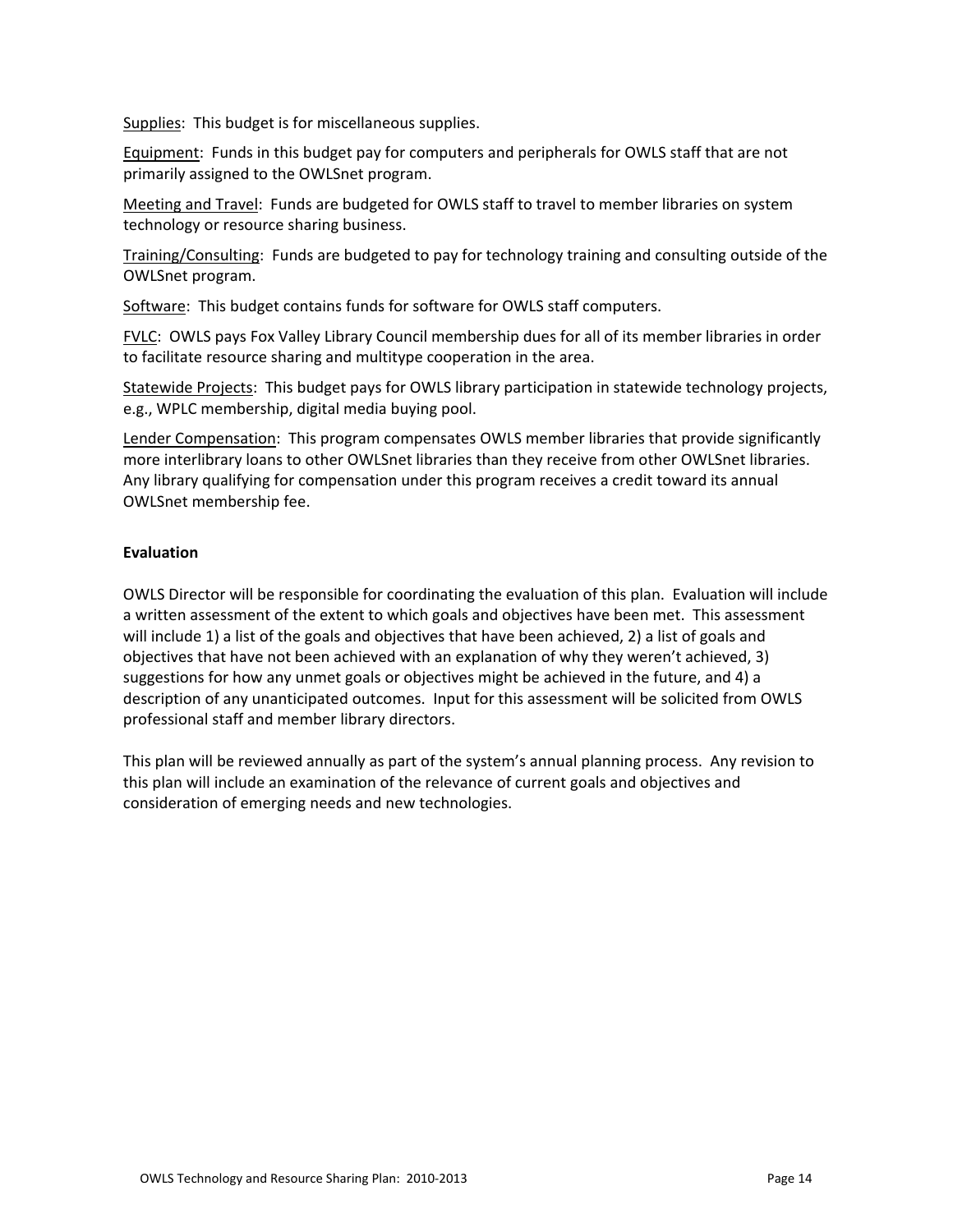# **Appendix A Evaluation of Technology and Resource Sharing Plan: 2010 – 2013**

The OWLS Technology and Resource Sharing Plan: 2010 – 2013 includes the following goals:

- A. To provide services to OWLS and OWLSnet member libraries that help them increase patron access to library and information resources and that help increase the efficiency and effectiveness of library operations.
- B. To further develop OWLS and OWLSnet services in order to improve and enhance the services and information available to member libraries and their patrons.
- C. To facilitate effective resource sharing among OWLSnet member libraries, and between OWLS libraries and libraries beyond OWLSnet, in order to provide patrons with convenient access to library and information resources.
- D. To provide training and assistance to member library staff in using services provided by OWLS and OWLSnet.
- E. To work with the OWLSnet Administrative Advisory Committee to optimize the ongoing governance and operation of OWLSnet.
- F. To engage in continuous study and planning in regard to OWLSnet services, library automation, resource sharing, and new technologies.

Significant progress was made toward achieving all of these goals during the period covered by the Plan. In addition, OWLS was successful in achieving all of the objectives listed below. Comments are included for some objectives to further illuminate how they were achieved.

# Achieved Objectives

- OWLSnet will continue to provide and support Millennium integrated library system (ILS) software from Innovative Interfaces that offers a variety of functions to members including circulation control, a central bibliographic database, a central patron database, management reports, an online public access catalog (InfoSoup), overdue and reserve notices, resource sharing, and acquisitions.
	- o In September 2012, OWLSnet migrated from Innovative's Millennium software to Innovative's new Sierra software. Prior to moving to Sierra, online patron registration and digital signature functionality were added.
- OWLSnet will continue to provide access to subscription‐based electronic information resources (e.g., Gale databases, Ancestry, Overdrive, Tumblebooks, Mango Languages, Learning Express Library) for all network libraries.
	- o The Gale databases and Mango Languages were discontinued due to lack of use. Learning Express was discontinued because it was added to BadgerLink.
- OWLSnet will continue to work with member libraries to provide enhanced information resources to patrons via InfoSoup (e.g., staff reviews, InfoSoup Memory Project, recently added materials database, booklists).
- OWLS and APL technical services staff will continually monitor and make recommendations regarding OWLSnet technical services processes.
- OWLSnet will continue to provide Internet services (e.g., web access, email accounts) to member libraries.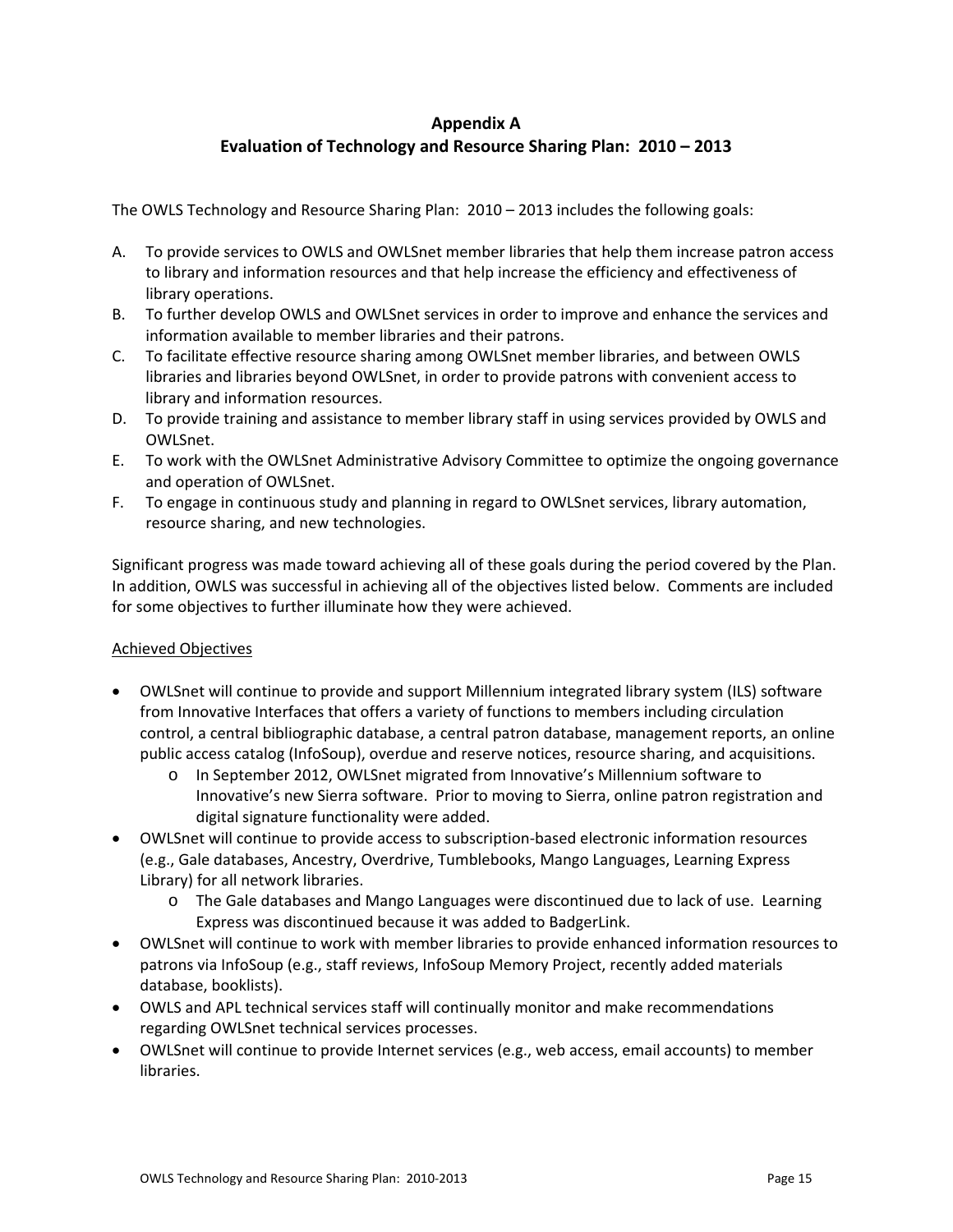- OWLSnet will continue to provide and support the network infrastructure necessary for OWLSnet services, including firewalls, servers, telecommunications equipment, data circuits, and software.
- OWLSnet will continue working to secure sufficient bandwidth to meet the needs of members by monitoring the bandwidth needs of member libraries, upgrading bandwidth from the BadgerNet converged network, and by securing adequate bandwidth to connect to an Internet Service Provider.
- OWLSnet will continue to provide and support SAM workstation management software in OWLSnet member libraries.
- OWLSnet will continue to provide and support wireless Internet access in OWLSnet member libraries.
- OWLS will apply for appropriate telecommunications discounts that may be available to member libraries through state or federal programs (e.g., E‐rate, TEACH Wisconsin).
- OWLS will continue to provide consultation and assistance to member libraries in maintaining and upgrading computers, developing and maintaining websites, and providing web‐accessible electronic content.
- OWLS will continue to encourage the Administrative Advisory Committee (AAC) of OWLSnet to standardize policies, procedures, and practices among network libraries.
- OWLSnet, in cooperation with member libraries, will continue to develop and enhance InfoSoup.
- OWLSnet will provide training and support for member libraries to add unique local resources to the InfoSoup Memory Project.
- The OWLSnet Administrative Advisory Committee (AAC) will continue to assess the desirability and feasibility of implementing additional Millennium software modules (e.g., Telephone Notification, Online Patron Registration) or other new services.
- OWLSnet will regularly evaluate current use of online electronic resource subscriptions and make any changes necessary to optimize the use and affordability of such resources.
- OWLSnet will continue to work with member libraries to explore their participation in the acquisitions module of the Millennium ILS.
- OWLSnet will regularly replace servers, computer room network equipment (i.e., firewalls, routers, switches), uninterruptible power supplies, and backup units.
- OWLS will complete the migration of member library websites to Drupal software.
- OWLS will continue experimenting with remote hosting of websites and determine whether to replace its web server.
	- o The decision was made to move to remote web hosting, and all member library websites are now hosted remotely. Consequently, the web server has not been replaced. Work is beginning to move the OWLS and OWLSnet websites to the remote host.
- OWLSnet will continue to allow patrons to request the interlibrary loan of items by placing holds or sending email messages via the online catalog.
- OWLSnet will evaluate the impact of its decision to limit patrons to a maximum of 15 holds on resource sharing growth and member library operations.
- NFLS will continue to serve as the interlibrary loan clearinghouse for OWLS member libraries.
- OWLSnet will continue to provide member libraries and their patrons with access to WorldCat and other area library catalogs via InfoSoup.
- OWLSnet will make its Millennium server available as a z39.50 target in order for libraries in the state using WISCAT to have access to information about member library materials.
- OWLS and its member libraries will continue to participate in the Fox Valley Library Council (FVLC) in order to facilitate resource sharing with other types of libraries in the FVLC area.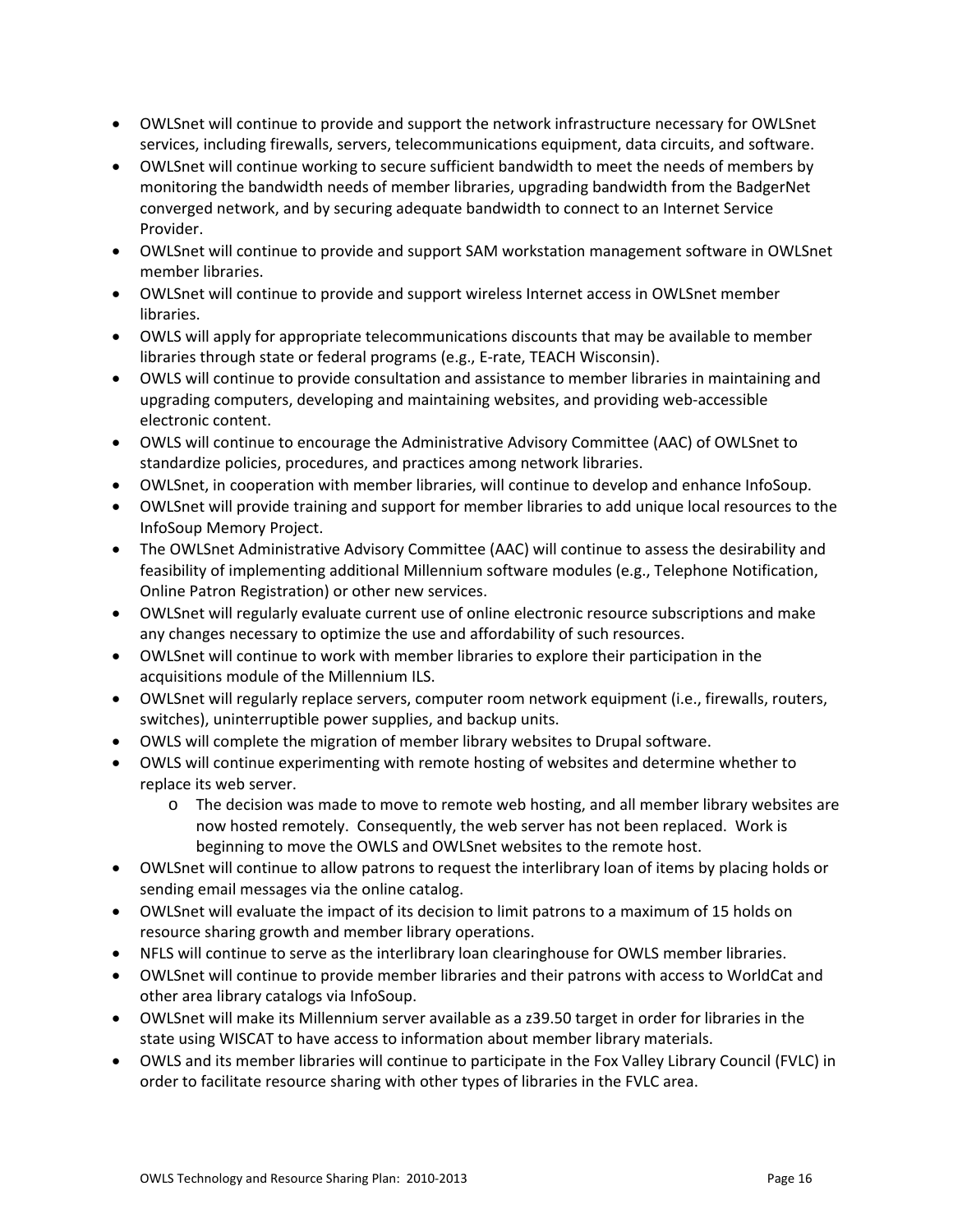- OWLS will continue to contract for appropriate five-day-a-week delivery services between member libraries, the OWLS and NFLS offices, and other libraries throughout the state.
- OWLSnet will continue to provide group and individual training to staff of member libraries in the effective use of Millennium software and related management reports.
- OWLSnet will continue to provide assistance to staff of member libraries in troubleshooting problems with the use of OWLSnet services.
- OWLSnet will continue to provide training to OWLSnet member libraries in using CONTENTdm software to add digital collections to the InfoSoup Memory Project.
- OWLSnet and OWLS will continue using Go To Meeting, Go To Webinar, and LogMeIn for providing online programs, training, collaboration, and support to member libraries.
- OWLS will continue to provide individual training or consultation to staff of member libraries in the effective use of electronic information resources, computers, software, and other new technologies.
- OWLS will continue to provide training to member libraries in use of social media software and websites (e.g., Facebook).
- OWLS will assist OWLS libraries with the development and maintenance of local library websites, including locally created web‐accessible databases.
- OWLS, upon request, will assist member libraries with local library technology plans and policies.
- Representatives of OWLS, NFLS, and all member libraries (i.e., AAC) will meet at least quarterly to discuss the technical and administrative operation of the network.
- OWLSnet will continue to codify membership requirements, policies, and procedures and will regularly communicate them to member libraries.
- OWLSnet will monitor member library compliance with policies, procedures, and membership requirements and will notify any library that does not comply.
- OWLS will encourage and support participation by its staff in activities to help them keep abreast of technological developments relevant to OWLS and OWLSnet services.
- OWLS staff will continue to monitor the development of social media sites and services and will make recommendations to member libraries about their participation in social medial sites or services.
- OWLS staff will keep abreast of developments in the publishing industry aimed at distributing media content electronically and will inform member libraries of such developments and their potential impact on public library services.
- OWLS will annually review this plan and make any necessary modifications as part of its annual planning process.
- OWLS will develop and adopt a new Technology and Resource Sharing Plan.

While the vast majority of objectives included in the 2010 – 2013 Plan were achieved, a few of the objectives were not achieved. What follows is a list of unmet objectives and comments about them.

# Unmet Objectives

- OWLSnet will work with the Brown County Library to explore methods for optimizing resource sharing between Brown County Library and OWLSnet member libraries.
	- o Following the investigation of using INN‐Reach software to link the two integrated library systems, no further work was done to on how to use technology more effectively to optimize resource sharing between OWLSnet and Brown County Library.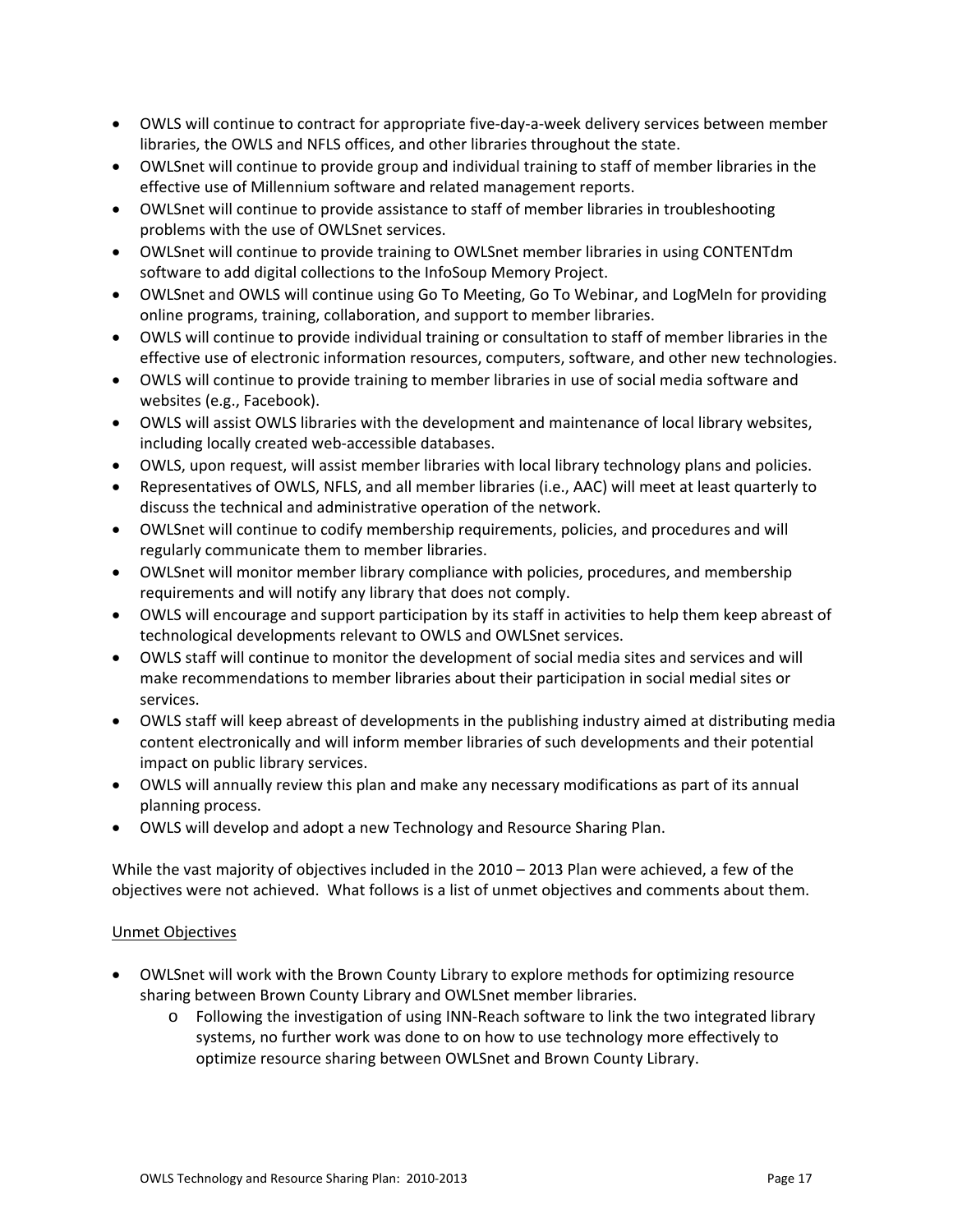- OWLSnet will continually evaluate the cost effectiveness of OWLSnet's resource sharing policy, which encourages the sharing of all local materials with all other network members.
	- o OWLSnet members have continued to be supportive of current resource sharing policies, and the systems continue to be able to support delivery service. However, no formal study of the cost effectiveness of the OWLSnet resource sharing policy was undertaken.
- OWLS and NFLS will continue to monitor resource sharing among OWLSnet members and, if necessary, will implement methods for addressing resource sharing inequities that may exist between systems and libraries.
	- o While resource sharing among OWLSnet members is continually monitored, no methods for addressing inequities have been implemented.
- OWLSnet will appoint a planning committee to evaluate the current plan and develop a new plan.
- The OWLSnet planning committee will present a new plan for consideration, modification, and adoption by the Administrative Advisory Committee.
	- o An OWLSnet planning process is currently underway, but a new OWLSnet plan won't be adopted until after the adoption of this Technology and Resource Sharing Plan.
- OWLSnet will develop and implement a program for orienting library directors on the responsibilities of OWLSnet membership, the structure and governance of OWLSnet, and the nature and meaning of consensus decision‐making.
	- o While regular training of new directors has occurred, especially training in how to use the ILS, a formal program for orienting new library directors regarding the structure and governance of OWLSnet has not yet been developed due to other projects having higher priorities.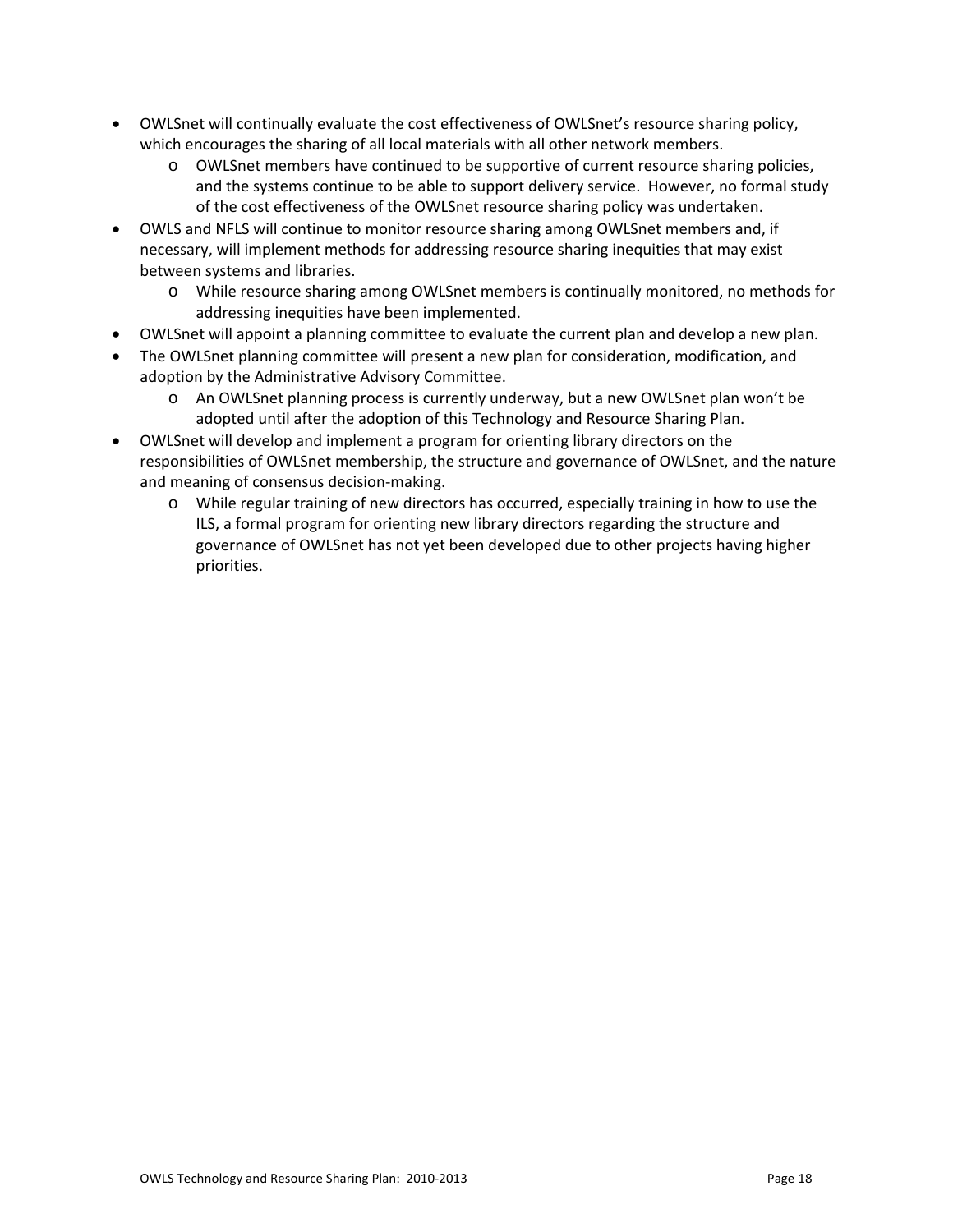# **Appendix B Member Library Support and Services**

Based on Data from the 2012 Wisconsin Public Library Annual Reports

|                    |                   |                  | <b>Municipal</b> | Member Eibrary Support and Experientates | <b>Total</b>  | <b>Total</b>        | <b>Operating</b>    |
|--------------------|-------------------|------------------|------------------|------------------------------------------|---------------|---------------------|---------------------|
|                    | 2012              | <b>Municipal</b> | <b>Support</b>   | <b>Total</b>                             | <b>Income</b> | <b>Operating</b>    | <b>Expenditures</b> |
| <b>Library</b>     | <b>Population</b> | <b>Support</b>   | per Capita       | <b>Income</b>                            | per Capita    | <b>Expenditures</b> | per Capita          |
| Appleton           | 72,810            | \$3,127,572      | \$42.96          | \$4,408,335                              | \$60.55       | \$4,108,288         | \$56.42             |
| <b>Black Creek</b> | 1,316             | \$71,355         | \$54.22          | \$147,799                                | \$112.31      | \$145,114           | \$110.27            |
| Clintonville       | 4,543             | \$238,879        | \$52.58          | \$399,451                                | \$87.93       | \$390,382           | \$85.93             |
| Fremont            | 679               | \$65,000         | \$95.73          | \$103,895                                | \$153.01      | \$103,895           | \$153.01            |
| Hortonville        | 2,705             | \$104,395        | \$38.59          | \$179,682                                | \$66.43       | \$154,709           | \$57.19             |
| Iola               | 1,290             | \$132,053        | \$102.37         | \$236,779                                | \$183.55      | \$193,116           | \$149.70            |
| Kaukauna           | 15,627            | \$616,758        | \$39.47          | \$812,916                                | \$52.02       | \$758,675           | \$48.55             |
| Kim.-L.C.          | 16,991            | \$533,116        | \$31.38          | \$782,729                                | \$46.07       | \$757,498           | \$44.58             |
| Manawa             | 1,347             | \$84,282         | \$62.57          | \$193,621                                | \$143.74      | \$184,925           | \$137.29            |
| Marion             | 1,258             | \$115,507        | \$91.82          | \$159,608                                | \$126.87      | \$155,561           | \$123.66            |
| New London         | 7,300             | \$254,803        | \$34.90          | \$645,175                                | \$88.38       | \$454,183           | \$62.22             |
| Scandinavia        | 365               | \$16,219         | \$44.44          | \$38,078                                 | \$104.32      | \$36,860            | \$100.99            |
| Seymour            | 3,434             | \$128,936        | \$37.55          | \$216,847                                | \$63.15       | \$216,431           | \$63.03             |
| Shiocton           | 925               | \$35,084         | \$37.93          | \$63,117                                 | \$68.23       | \$60,620            | \$65.54             |
| Waupaca            | 6,040             | \$424,408        | \$70.27          | \$814,710                                | \$134.89      | \$806,935           | \$133.60            |
| Weyauwega          | 1,930             | \$100,137        | \$51.88          | \$148,979                                | \$77.19       | \$148,675           | \$77.03             |

# **Member Library Support and Expenditures**

# **Member Library Circulation and Visits**

|                    |                   |                    |                    | Non-               | Non-            |                |                   |
|--------------------|-------------------|--------------------|--------------------|--------------------|-----------------|----------------|-------------------|
|                    | 2012              | <b>Total</b>       | <b>Circulation</b> | <b>Resident</b>    | <b>Resident</b> | <b>Library</b> | <b>Visits</b>     |
| <b>Library</b>     | <b>Population</b> | <b>Circulation</b> | <b>Per Capita</b>  | <b>Circulation</b> | <b>Circ %</b>   | <b>Visits</b>  | <b>Per Capita</b> |
| Appleton           | 72,810            | 1,449,140          | 19.90              | 550,619            | 38.0%           | 570,743        | 7.84              |
| <b>Black Creek</b> | 1,316             | 54,366             | 41.31              | 35,892             | 66.0%           | 22,507         | 17.10             |
| Clintonville       | 4,543             | 110,484            | 24.32              | 61,481             | 55.6%           | 94,565         | 20.82             |
| Fremont            | 679               | 46,380             | 68.31              | 33,976             | 73.3%           | 15,300         | 22.53             |
| Hortonville        | 2,705             | 64,859             | 23.98              | 43,562             | 67.2%           | 26,300         | 9.72              |
| Iola               | 1,290             | 47,882             | 37.12              | 30,272             | 63.2%           | 37,039         | 28.71             |
| Kaukauna           | 15,627            | 215,103            | 13.76              | 85,723             | 39.9%           | 151,923        | 9.72              |
| Kim.-L.C.          | 16,991            | 358,733            | 21.11              | 196,515            | 54.8%           | 142,645        | 8.40              |
| Manawa             | 1,347             | 55,319             | 41.07              | 36,214             | 65.5%           | 37,898         | 28.14             |
| Marion             | 1,258             | 59,505             | 47.30              | 27,464             | 46.2%           | 25,600         | 20.35             |
| New London         | 7,300             | 144,195            | 19.75              | 73,447             | 50.9%           | 96,426         | 13.21             |
| Scandinavia        | 365               | 11,333             | 31.05              | 7,594              | 67.0%           | 5,367          | 14.70             |
| Seymour            | 3,434             | 79,705             | 23.21              | 44,889             | 56.3%           | 48,945         | 14.25             |
| Shiocton           | 925               | 17,326             | 18.73              | 9,758              | 56.3%           | 8,941          | 9.67              |
| Waupaca            | 6,040             | 301,793            | 49.97              | 184,477            | 61.1%           | 165,358        | 27.38             |
| Weyauwega          | 1,930             | 53,471             | 27.71              | 24,680             | 46.2%           | 31,412         | 16.28             |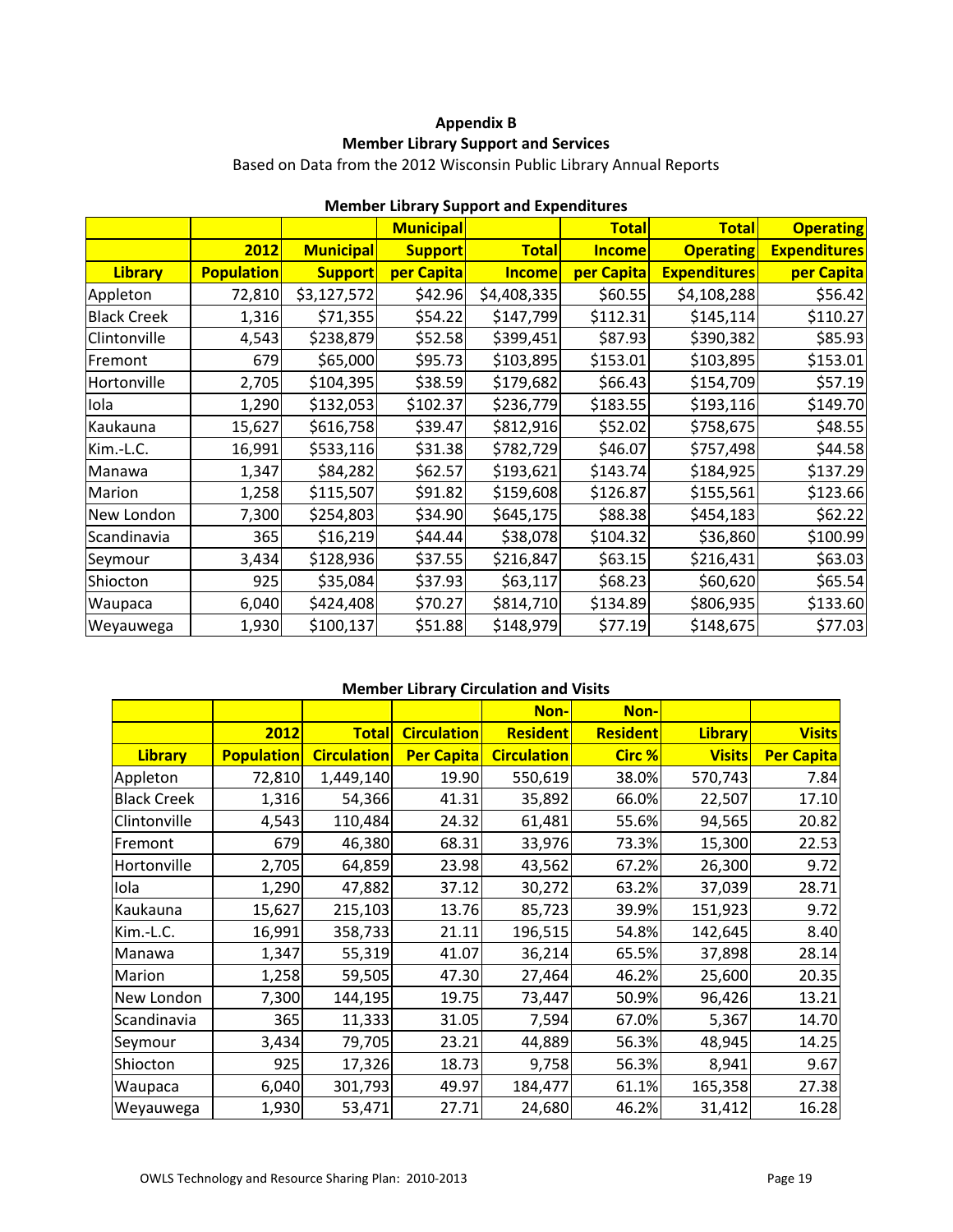|                    |        |                              |                           |                  | <b>ILL</b>    |                  | <b>ILL</b>      |
|--------------------|--------|------------------------------|---------------------------|------------------|---------------|------------------|-----------------|
|                    | 2012   |                              | <b>Program Attendance</b> | <b>ILL Items</b> | <b>Loaned</b> | <b>ILL Items</b> | <b>Borrowed</b> |
| <b>Library</b>     |        | <b>Population Attendance</b> | per Capita                | <b>Loaned</b>    | per Capita    | <b>Borrowed</b>  | per Capita      |
| Appleton           | 72,810 | 39,462                       | 0.54                      | 193,670          | 2.66          | 161,198          | 2.21            |
| <b>Black Creek</b> | 1,316  | 1,710                        | 1.30                      | 19,620           | 14.91         | 16,491           | 12.53           |
| Clintonville       | 4,543  | 8,100                        | 1.78                      | 29,818           | 6.56          | 24,605           | 5.42            |
| Fremont            | 679    | 3,950                        | 5.82                      | 17,449           | 25.70         | 13,061           | 19.24           |
| Hortonville        | 2,705  | 3,003                        | 1.11                      | 12,268           | 4.54          | 26,155           | 9.67            |
| Iola               | 1,290  | 795                          | 0.62                      | 15,847           | 12.28         | 14,969           | 11.60           |
| Kaukauna           | 15,627 | 8,034                        | 0.51                      | 64,725           | 4.14          | 43,734           | 2.80            |
| Kim.-L.C.          | 16,991 | 9,044                        | 0.53                      | 58,771           | 3.46          | 92,470           | 5.44            |
| Manawa             | 1,347  | 3,601                        | 2.67                      | 16,137           | 11.98         | 14,438           | 10.72           |
| Marion             | 1,258  | 4,584                        | 3.64                      | 17,473           | 13.89         | 11,384           | 9.05            |
| New London         | 7,300  | 5,447                        | 0.75                      | 29,446           | 4.03          | 38,036           | 5.21            |
| Scandinavia        | 365    | 877                          | 2.40                      | 8,673            | 23.76         | 6,196            | 16.98           |
| Seymour            | 3,434  | 3,051                        | 0.89                      | 24,256           | 7.06          | 23,293           | 6.78            |
| Shiocton           | 925    | 488                          | 0.53                      | 6,825            | 7.38          | 7,415            | 8.02            |
| Waupaca            | 6,040  | 24,867                       | 4.12                      | 63,205           | 10.46         | 55,761           | 9.23            |
| Weyauwega          | 1,930  | 1,754                        | 0.91                      | 25,801           | 13.37         | 13,211           | 6.85            |

# **Member Library Program Attendance and InterLibrary Loan**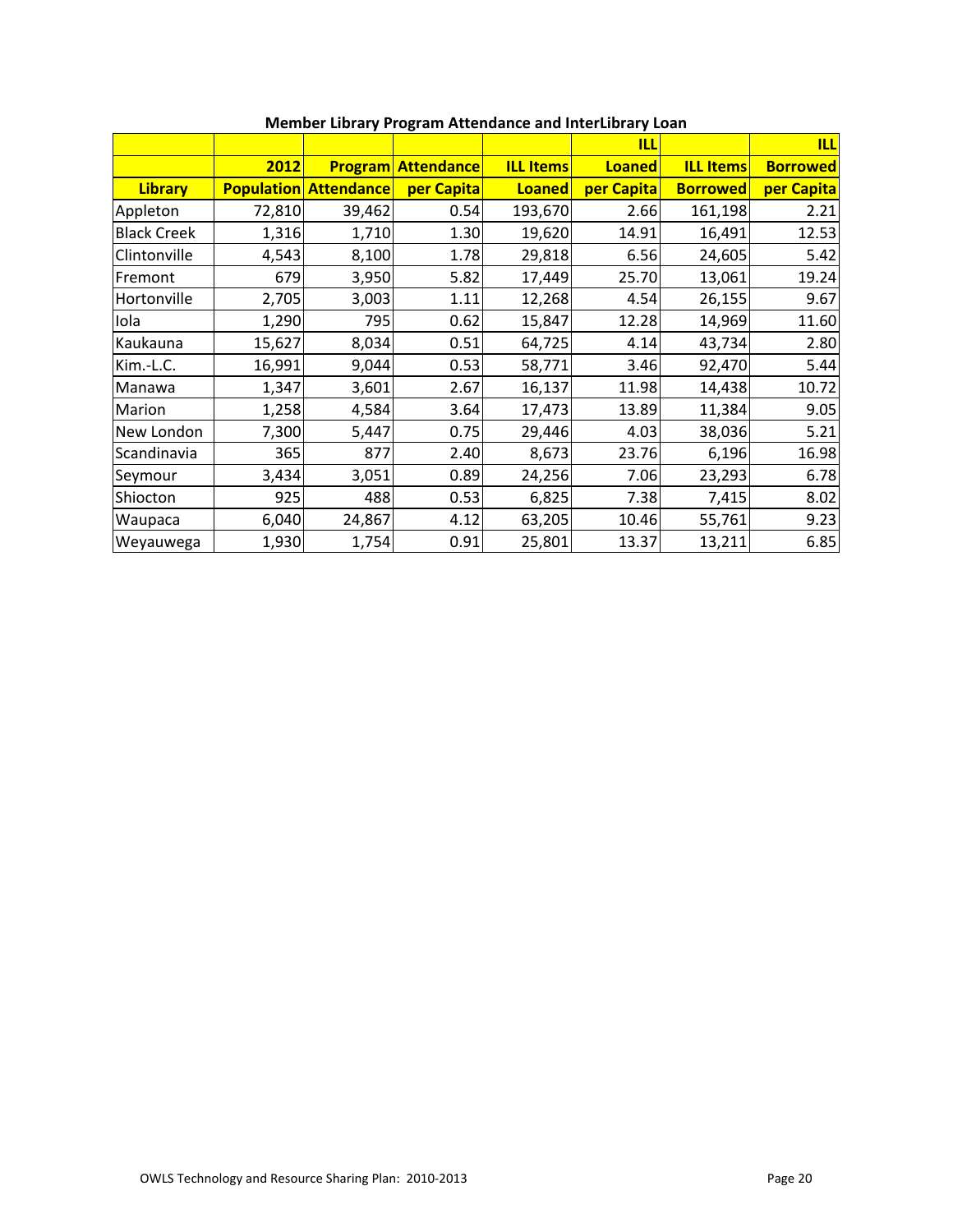# **Appendix C Assessment of Current Technology‐Related Services**

The following services are provided to all OWLSnet member libraries, except as noted.

- Wide area network (WAN) equipment, data circuits, and management
- Local area network (LAN) infrastructure for file and printer sharing<sup>1</sup>
- Innovative Interfaces Sierra Integrated Library System
	- Circulation control Central bibliographic database Central patron database Online patron registration Digital signature capture Management and statistical reports Overdue and reserve notices via paper, email, and SMS Online public access catalog (InfoSoup) InfoSoup To Go for mobile devices Resource sharing Z39.50 target Acquisitions control<sup>2</sup> On‐site staff training E‐Commerce module for online fine payment
- OWLSnet library card program
- New materials database
- Internet access for staff and public
- $\bullet$  SAM workstation management software<sup>3</sup>
- Wireless Internet access for staff and public
- **Email accounts for library staff**<sup>4</sup>
- Antivirus software and network security provisions
- OCLC WorldCat
- Assistance with digitization projects using CONTENTdm software to add digital collections to InfoSoup Memory
- Book review blogs with Summer Library Program information and activities
- Staff and patron access to electronic resources
	- Ancestry Library Edition Recorded Books OneClickDigital Tumblebooks WI Digital Library (Overdrive)
- Technical support, training, and troubleshooting

 $\overline{a}$ 

<sup>1</sup> Appleton maintains its own local area network.

<sup>2</sup> Only Appleton, New London, Door County, Waupaca, Kaukauna, and Kimberly‐Little Chute currently use the acquisitions module.

<sup>3</sup> APL uses Envisionware software. Several libraries have elected not to implement SAM software.

<sup>4</sup> Appleton operates its own email server, and Kaukauna uses its city's email service.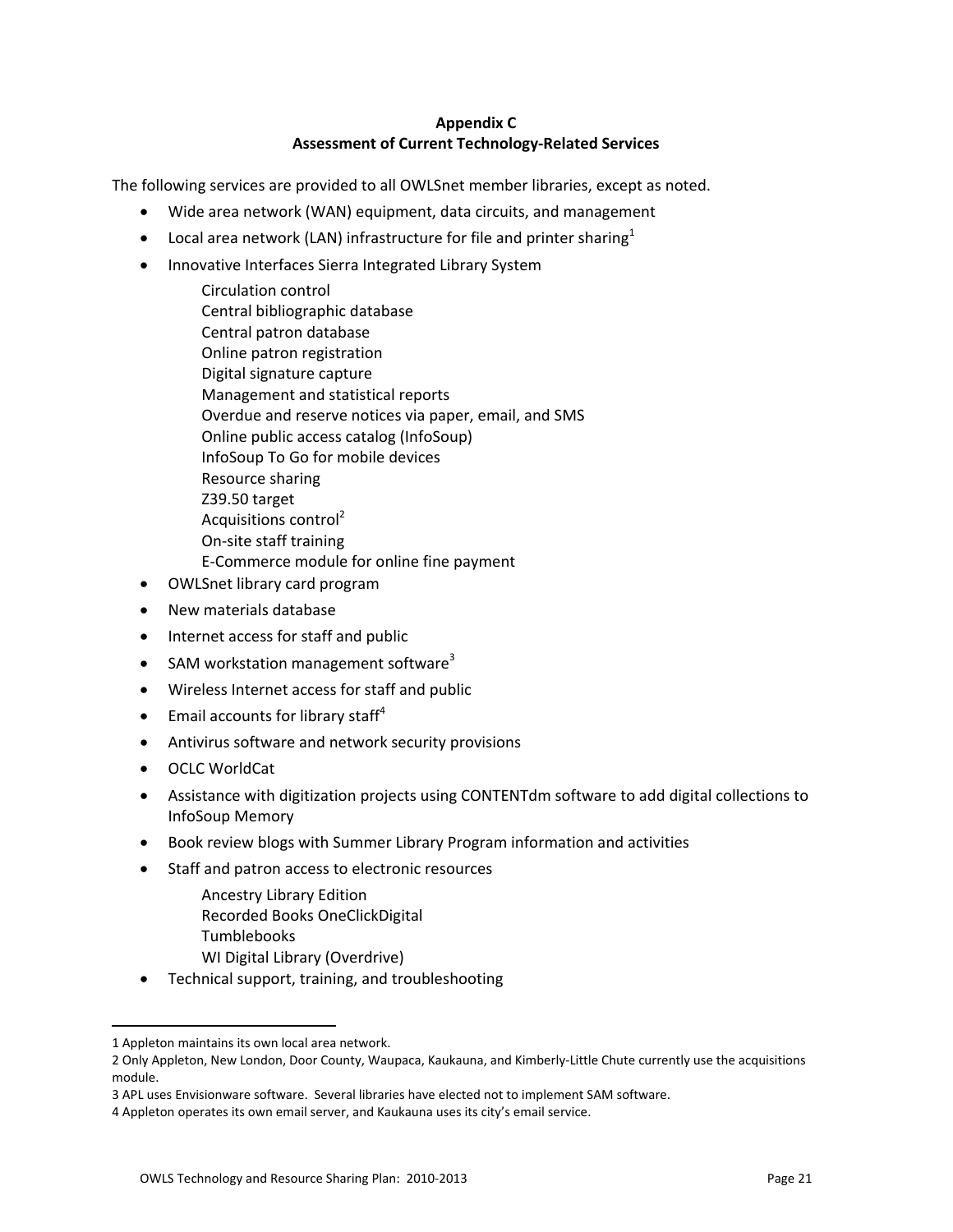OWLS provides the following services to all OWLS member libraries.

- Assistance in developing local web-accessible information resources
- Assistance with equipment purchases
- Customized individual or on‐site training in the effective use of electronic resources, computer software, and the Internet
- Development and submission of technology grants and proposals to enhance member libraries services
- E‐rate filing
- Online continuing education and technology training opportunities for library staff
- Online training, troubleshooting, and support via Go To Meeting and LogMeIn
- PC maintenance and troubleshooting
- Systemwide technology planning
- Technology planning and consulting services
- Website development and hosting services
- Website development and maintenance training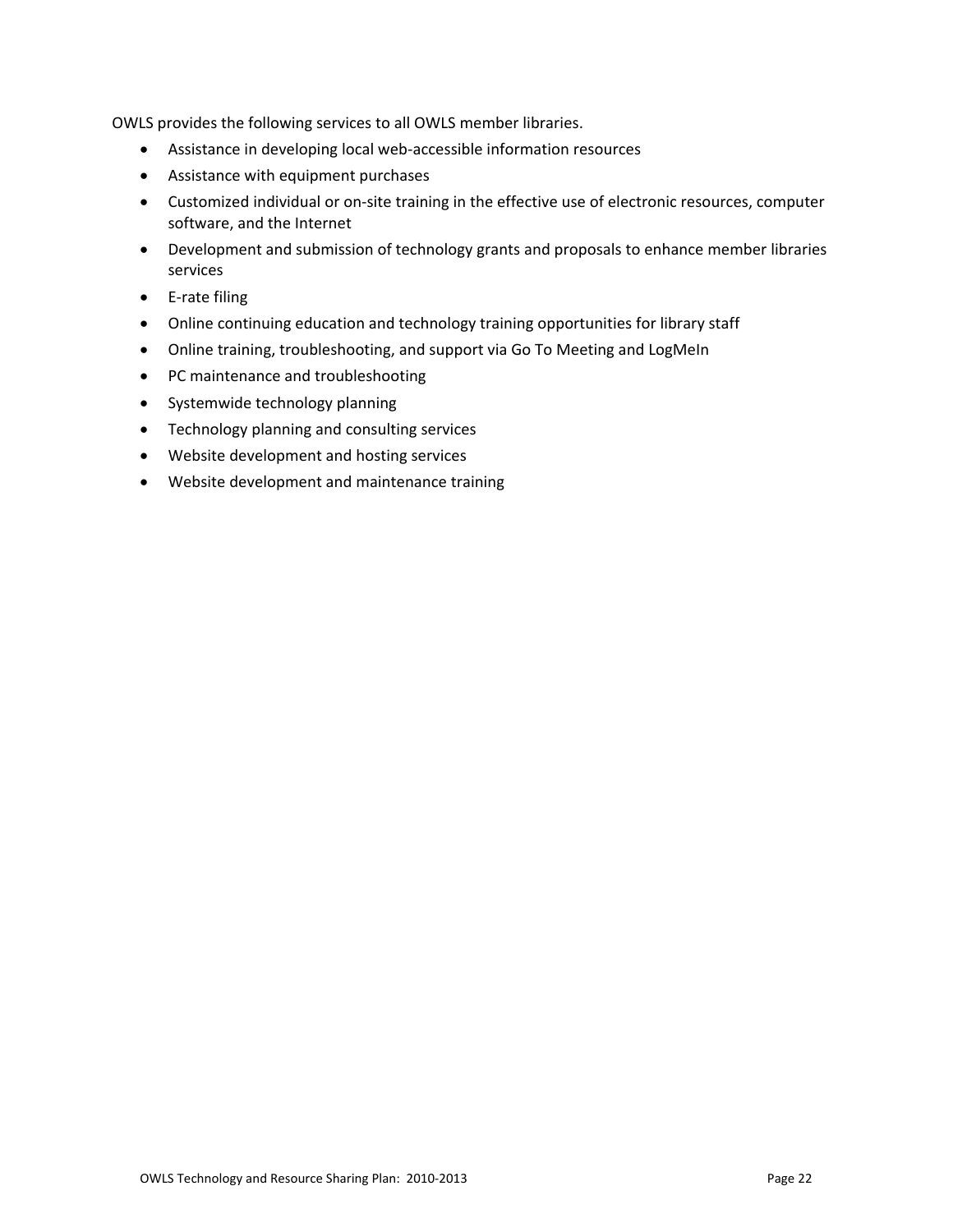# **Appendix D Local Library Technology Environment**

### **Objectives Achieved by OWLS Libraries**

Many of the telecommunications and information technology objectives established in previous plans have been met in OWLS member libraries. Because of this, member libraries are remarkably similar in the types of technology used in each of the libraries. All OWLS member libraries are currently meeting the following technology objectives.

- Connect to OWLSnet via the BadgerNet converged network.
- Have a local area network.
- Participate in and support OWLSnet, the shared automation network operated and administered by the Outagamie Waupaca Library System.
- Use Innovative Interfaces Sierra ILS, InfoSoup, and related ILS services, e.g., online fine payment, SMS notification.
- Maintain hardware to enable efficient and effective participation in OWLSnet.
- Provide Internet access to patrons and staff.
- Provide wireless Internet access to patrons and staff.
- Provide access to BadgerLink periodical and newspaper resources.
- Provide access to electronic resources available through OWLSnet, e.g., Recorded Books OneClickDigital.
- Provide access to ebooks and digital audio materials available from the Wisconsin Public Library Consortium (WPLC) Digital Library.
- Participate in financially supporting the WPLC Digital Library.
- Support staff attendance at technology training sessions, and/or offer library sponsored inhouse training conducted by OWLS staff members.
- Director or designated staff members attend scheduled meetings of the OWLSnet Automation Advisory Committee.
- Work with OWLS to seek appropriate grants and discounts available to libraries.
- Participate in OWLSnet and statewide resource sharing activities.
- Maintain Drupal-based local library website.
- Provide public computers with access to the Internet and productivity software.
- Use service desk hearing loop systems.

During the period covered by this plan (i.e., July 2013 through June 2016), all OWLS libraries plan to continue meeting these objectives.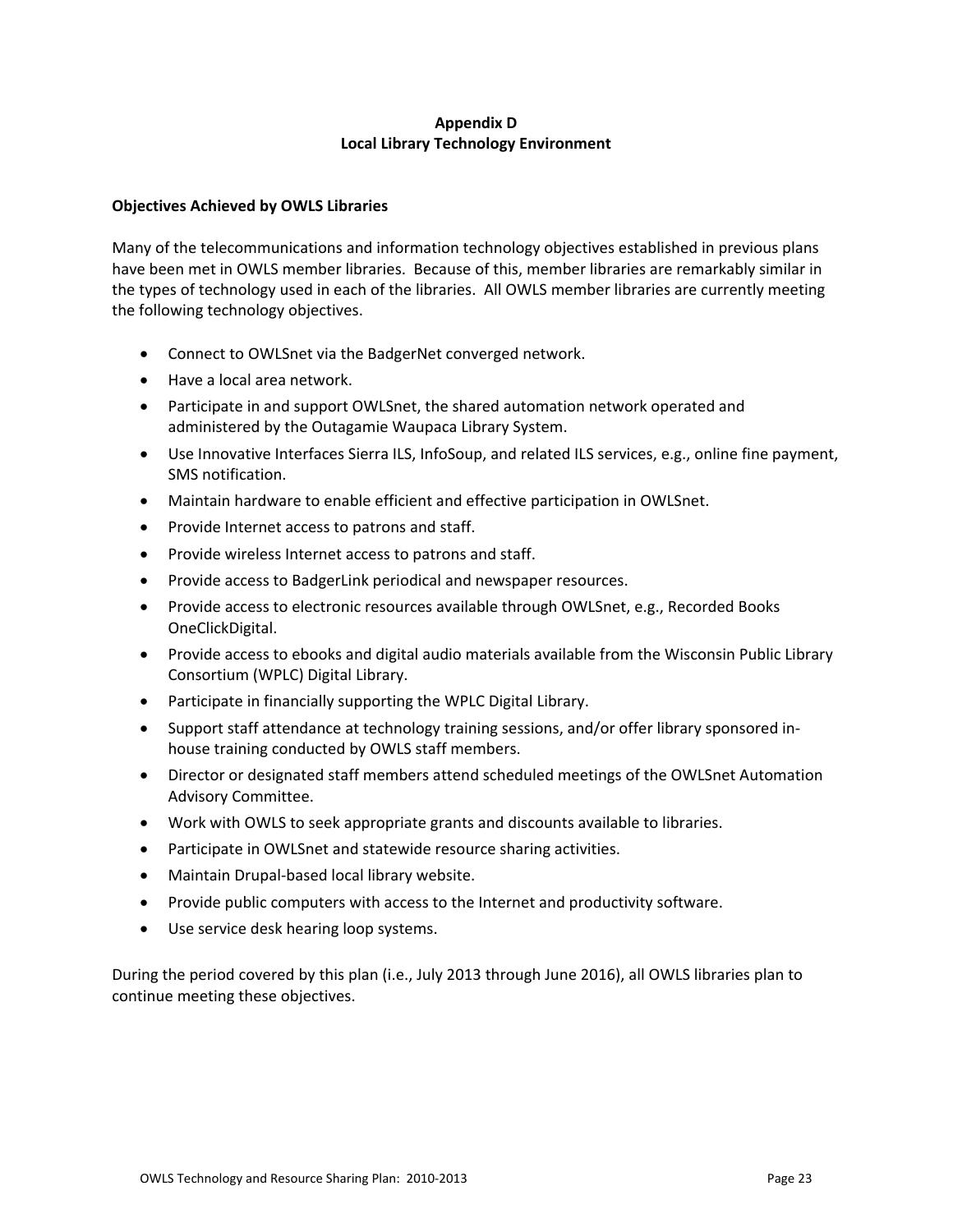### **Member Library Technology Activities**

This section contains specific information regarding the technology environment of each OWLS member library. Included are descriptions of local library programs, services, activities, or achievements that are not applicable to all OWLS member libraries. Also included are specific individual library technology goals.

Appleton Public Library Maintains own local area network, email server, and web servers Provides public access to the Internet from 55 workstations throughout the building Offering wireless printing to the public starting in 2013 Provides six AWE computers that offer software specifically for children of various ages Provides web hosting and support for community and local history organizations: Fox Cities Online: http://www.focol.org Fox Valley Memory: http://www.foxvalleymemory.org Offers formal library user education sessions, Internet introduction sessions, and one‐on‐one training for e‐readers and tablets Provides a 6‐seat iMac digital creation lab for patron use Provides reference assistance via email Develops and maintains online databases, including an index to the local newspaper, an obituary index, and an index of historical photographs Subscribes to over 45 databases for specialized uses such as local historic newspaper look‐up, business information, car repair, and genealogy Subscribes to IndieFlix and Zinio to provide e‐content in the form of streaming films and online magazines Participates in the WPLC Digital Library on both a statewide and local level Participates in Recollection Wisconsin Offers web pages for special user groups including Spanish and Hmong language pages and a mobile‐ friendly page Maintains active Facebook and Twitter pages with more than 1,000 followers Offers gaming and coding programs for teens Uses RFID and Automated Materials Handling for faster checkout and returns processes Checks out over 70% of their materials via patron self‐check machines Offers a hearing loop in the meeting room as well as hearing loops at the Reference and Circulation Desks Updating public access workstations in 2013 with new operating systems and updated Office Suites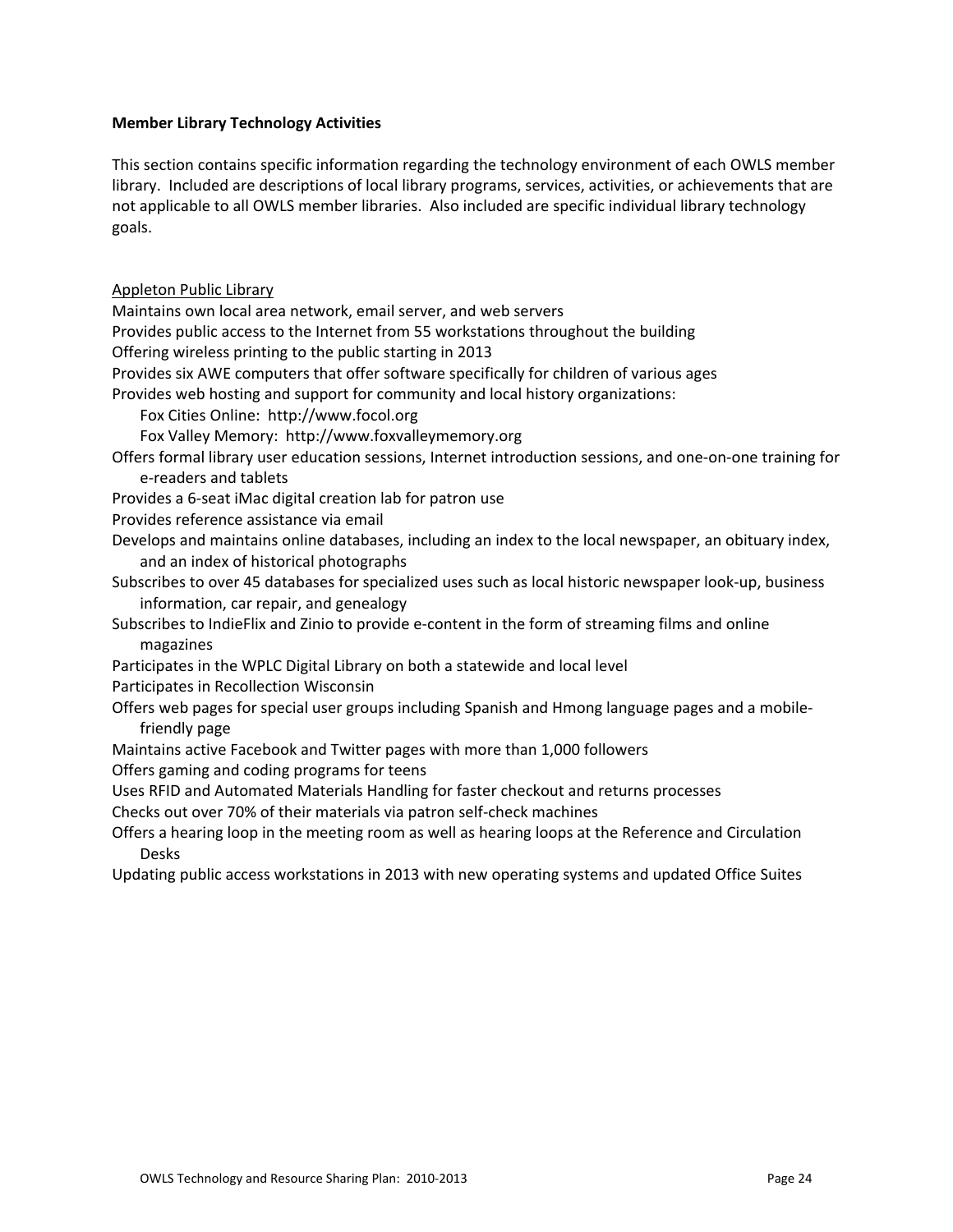### Black Creek Village Library

Replaced 2 public computers and 4 staff computers Moved to a Drupal website Updated Microsoft Office Suite on public computers Re‐wrote library technology plan Specific goals include:

- Replacing one public computer each year (or quicker if funding allows)
- Better use of Facebook for marketing purposes
- Doing a better job of keeping our website up-to-date
- Continuing to aid patrons with their technology and e-resources questions
- Continued technology training in all areas for staff
- Continue to implement new technologies as they arise to improve service to patrons
- Continue to keep up with current technologies to better aid patrons

### Clintonville Public Library

Replaced computers according to replacement schedule Purchased 4 laptops for use as additional public internet stations Installed a hearing loop at the circ desk through an LSTA grant New Drupal website Added new label printer Trained staff on microform system Uploaded collections to InfoSoup Memory Project Purchased 5 tablets and e‐readers for use in library Trained staff on tablets and e‐readers Developed technology competency test for potential employees AWE stations installed Offered Tech Help for patrons Added fax service Specific goals include: • Redesign website

- Expand social media presence to Pinterest, Twitter and/or Tumblr
- Replace computers according to schedule
- Upgrade telephone/paging system
- Purchase iPads for staff and patron use
- Expand Memory Project
- Expand Tech Help
- Investigate the feasibility of providing a makerspace
- Explore the feasibility of RFID
- Add a computer to the YA section
- Add a digital sign
- Setup a Minecraft server
- Add electrical and data outlets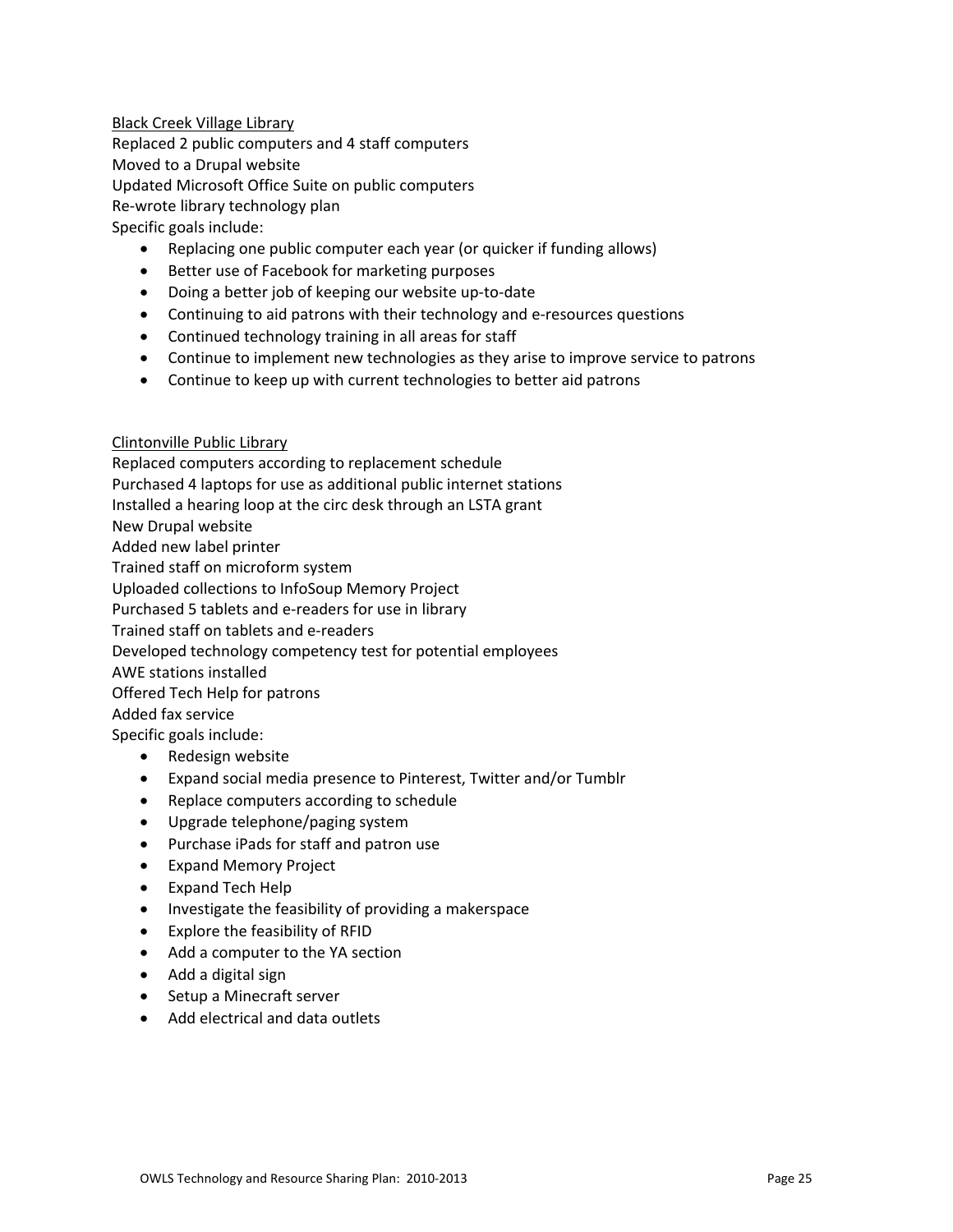# (Fremont) Neuschafer Community Library

Replaced 3 computers

Installed hearing loop at service desk and in meeting room

Will add a public laptop in 2013

Specific goals include:

- Implement technology training for staff
- Replace 2 computers
- Add 2 ereaders to collection
- Purchase additional econtent
- Adopt any new technologies or practices recommended by OWLS

# Hortonville Public Library

Replaced and/or upgraded the catalog computers Launched a Facebook page for the library Installed hearing loop at service desk Specific goals include:

- Replace staff computers
- Replace and add additional public computers, possibly laptops
- Upgrade catalog computers
- Acquire two AWE stations
- Implement self-checkout
- Continue work on InfoSoup Memory Project
- Offer technology training classes for patrons
- Explore expanding library's social media presence to other platforms, possibly Twitter
- Install hearing loop in meeting room in new building

# Iola Village Library

Provides handicapped accessible work station Provide laptop computers for patron use Continued computer replacement plan Installed hearing loop at service desk Specific goals include:

- Technology training for patrons
- Technology training for staff
- Digitization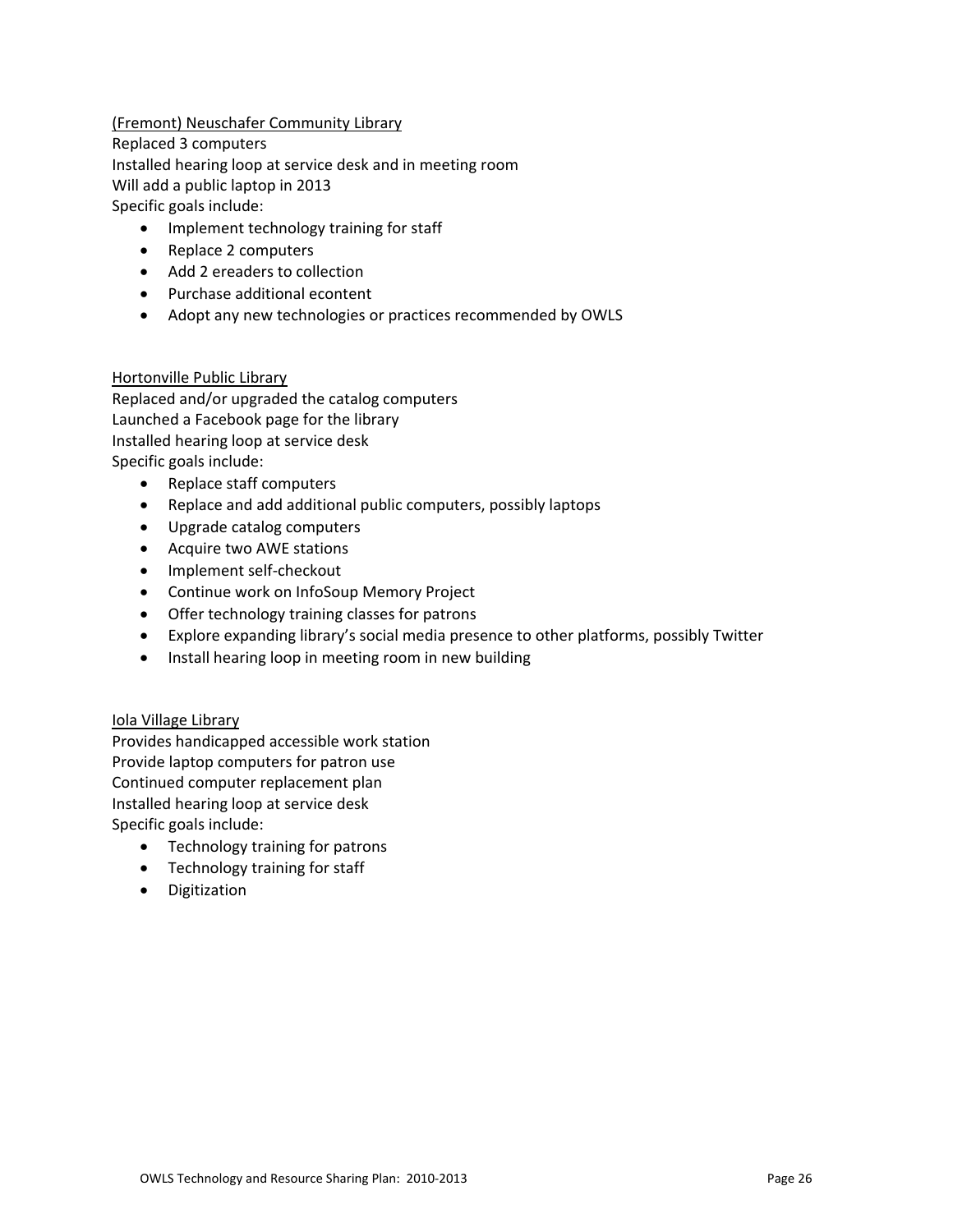# Kaukauna Public Library

Provides an index to the local newspaper online Provides online access to a digitized collection of historical postcards and local history texts Purchased 12 new state of the art computers to use as public access computers Switched public access computer interface from "Discover Station" to "SAM" Separated public access computers into two sections – one for youth and one for adults Upgraded adult department circulation computers Upgraded our office software to the latest versions Added two AWE stations in children's department Installed hearing loop at service desk Specific goals include:

- Add an additional 12 public access computers to coincide with the move to new building, bringing total to 24
- Implement an RFID materials handling system
- Continue to replace, upgrade staff/circulation computers as necessary
- Add additional self-check stations for new building
- Continue local history digitization projects
- Change the look of Drupal-based website as move gets closer

### Kimberly‐Little Chute Public Library

Continued use of online social networks and establishment of active presence via Facebook, Twitter, Pinterest, Flickr, and YouTube

Established and implemented a computer replacement and software upgrade plan for staff and public computers and accessories

Streamlined printing and FAX processes at both locations

Added in‐library extended use laptops for patron use at both locations

Launched a new Drupal‐based library website

Created a Centennial Memory Project blog to record and share Village of Kimberly local history Increased technology training for staff by utilizing monthly staff meetings and staff blog posts Purchased several eReaders for staff to check‐out and become more familiar with a variety of devices

used by patrons to access e‐content

Installed hearing loops at four service desks Specific goals include:

- Continue active online social network presence and be responsive to emerging tools to strengthen communication to patrons
- Maintain computer replacement and software upgrade plan, including continued support of early literacy AWE computers
- Continue adding content to the Centennial Memory Project blog and explore possible digitization of local history materials
- Continue regular technology training for staff via staff meetings and blog posts
- Increase funding for e-content
- Increase technology training for the public, including, but not limited to, InfoSoup classes, eReader/eBook support, online databases, etc.
- Explore feasibility/expense of adding self‐check machines and RFID technology
- Explore new technologies that would enhance service to the public (e.g. download stations for online content, circulating mobile devices/eReaders to the public, e‐content, etc.)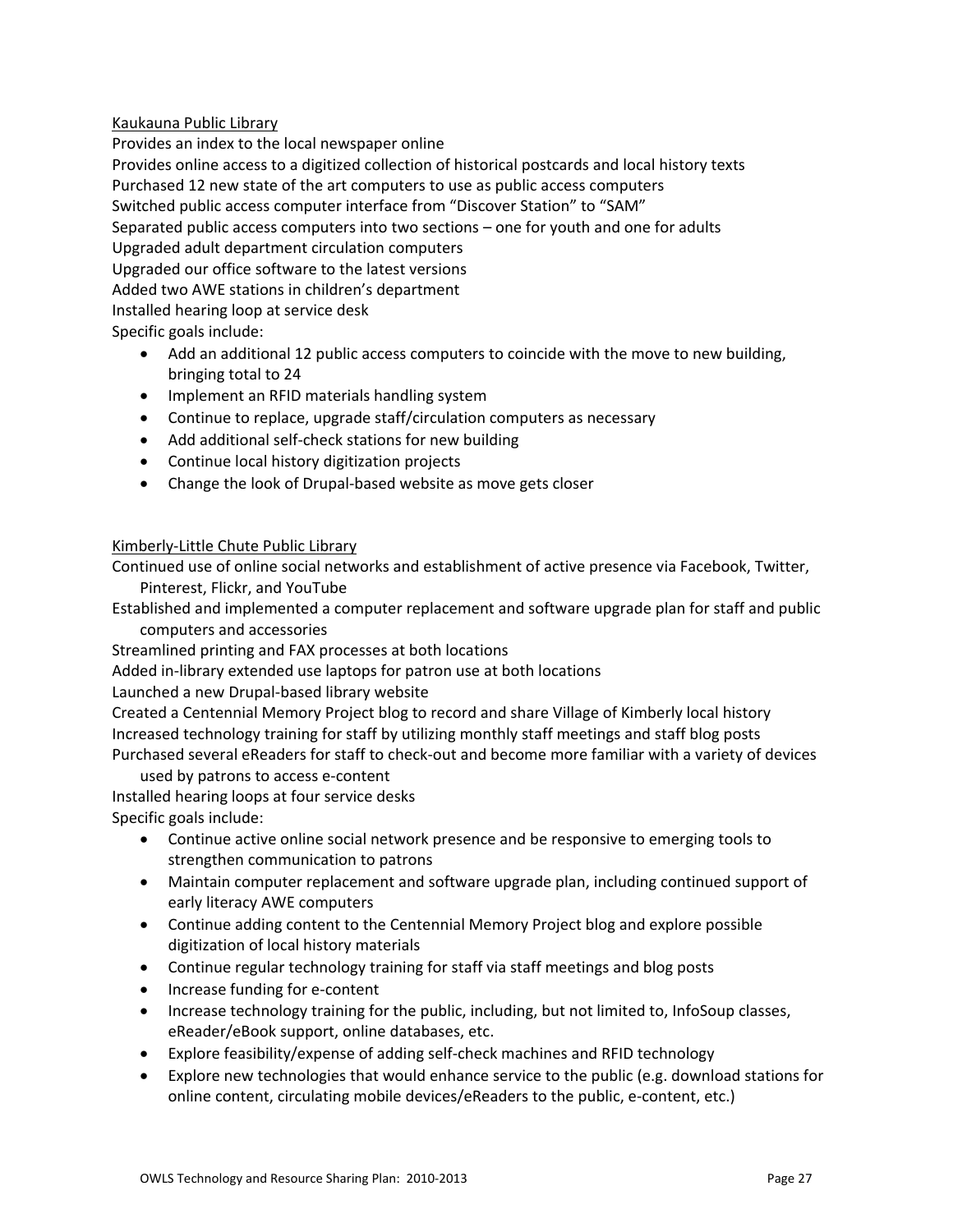# (Manawa) Sturm Memorial Library

Provided group and one‐on‐one Overdrive training Increased patron interest and use of eBooks Added a new public Internet computer Continued to develop a strong Facebook community Added an AWE Literacy Station for youth Installed hearing loop at service desk Specific goals include:

- Advocating for eBook statistics being counted as circulations
- Redesign the Library website
- Look into Tumblr for the Library
- Begin local history digitization project for InfoSoup Memory Project.

# Marion Public Library

Acquired 6 new computer (2 each year) Purchased (Early Literacy Station) AWE Children's Computer Added a dedicated sign‐up station computer Three staff members participated in trainings to improve their marketing skills Installed hearing loop at service desk Specific goals include:

- Increase eBook and InfoSoup informational classes
- All patrons getting new cards will also get a lesson on putting items on hold through InfoSoup

# New London Public Library

Maintained computer replacement plan (2‐3 computers every year) Add Self‐Check station in 2013 Added two laptop computers for in‐library checkout Circulate 2 nooks and 2 kindle eReaders Provided public eBook training classes for patrons Provided Pinterest training for patrons Installed hearing loop at service desk Specific goals include:

- Investigate feasibility of adding a "maker space"
- Provide regular basic internet classes for patrons
- Continue computer replacement schedule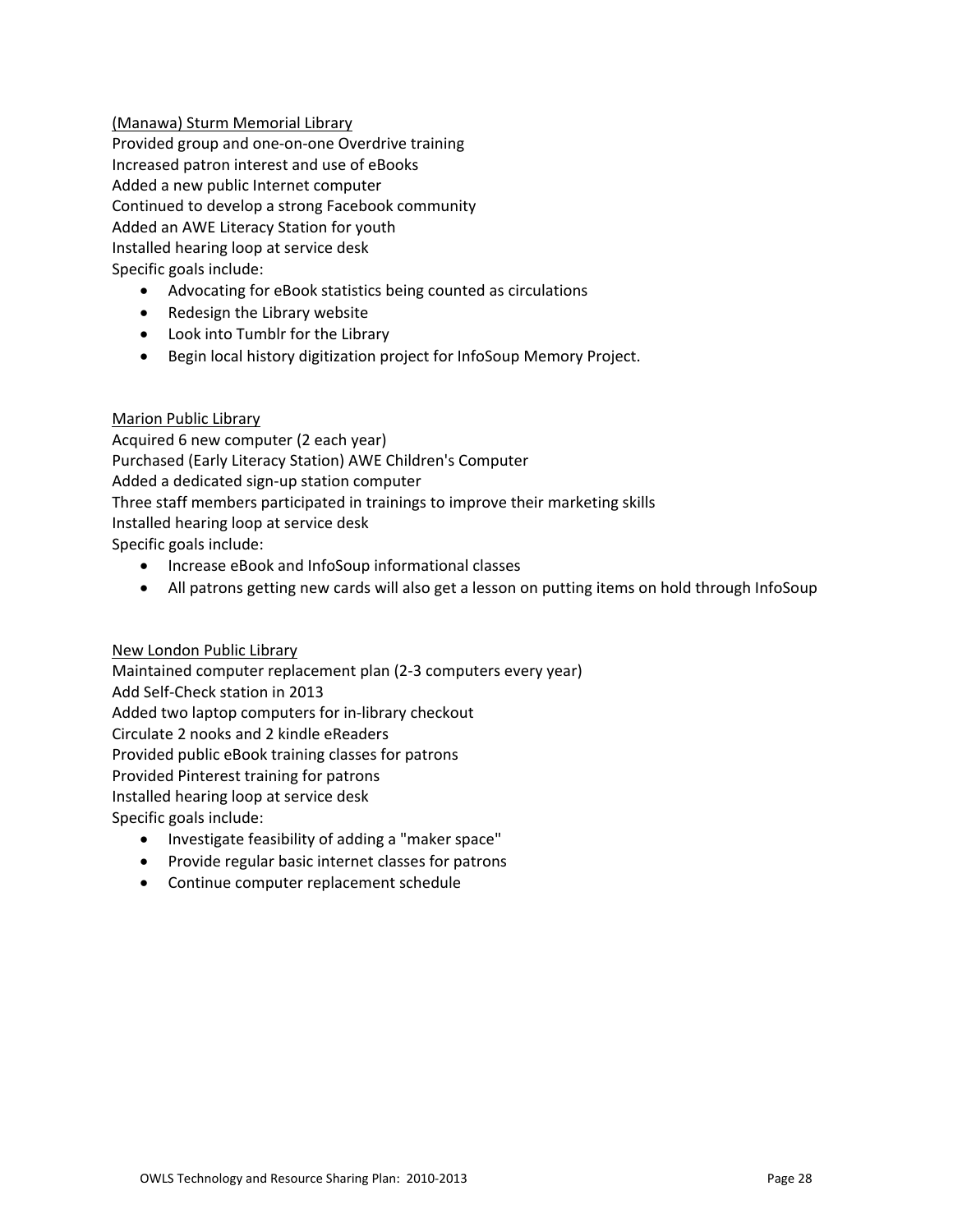# Scandinavia Public Library

Maintains Drupal Website and a Facebook page

Ongoing monthly staff updates for software and hardware for staff

"Tech Talk" programs for patrons regarding use of iPads, PC shortcuts, Overdrive, and apps for preschool children

Overdrive and One Click Digital training for patrons, one‐on‐one by appointment Specific goals include:

- Maintain computer replacement plan
- Remain current on available software and hardware pertaining to the public library

# (Seymour) Muehl Public Library

Installed hearing loop at service desk Implemented Acronis back up for library director's computer Acquired a new label printer for printing spine labels to increase productivity Replaced computers according to replacement schedule Promote use of color photocopier/printer/scanner/fax for patron use Promote use of SmartBoard by general community Dedicated photo station with Corel photo software Launched Muehl Public Library Pinterest page Purchased and installed ceiling mounted LCD projector in meeting space for movie nights, increasing quality of movie experiences

Still maintaining two AWE stations‐‐one with flat screen and one without

Promoting Playaways as a growing collection

Run Teen Summer Reading program as a blog

Specific goals include:

- Purchase a digital video camera
- Purchase a small compact LCD projector
- Visit Appleton Public Library's digital lab and consider adopting some of their practices/tools
- More training of staff on using technology--hardware and software

# Shiocton

Replaced one staff computer and added an additional staff computer for materials processing Launched a Facebook page

Provide e‐readers/Overdrive training for staff

Offer an e‐reader/Overdrive class and individual instruction for patrons

Created staff email accounts and provided staff email training

Launched a new Drupel‐based webpage

Installed hearing loop at circulation desk

Specific goals include:

- Develop and implement a computer replacement plan that includes replacement of a minimum of one computer per year
- Regularly update the library webpage and promote the webpage with patrons
- Add Microsoft Office program to a staff computer and train staff in basic use of the programs
- Continue to offer e-reader instruction to staff and patrons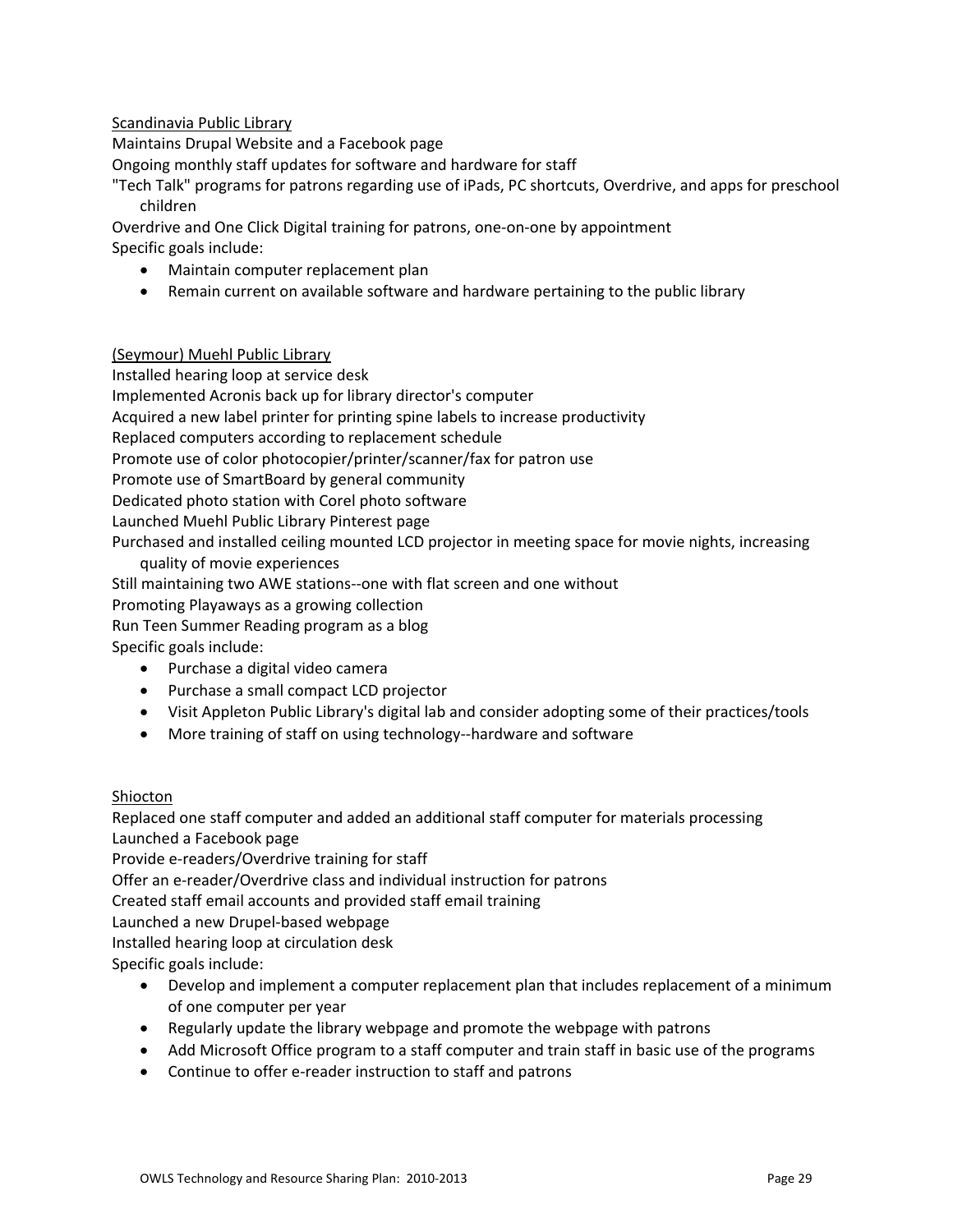### Waupaca Area Public Library

Provide eReader and digital audio book training and support for patrons and staff

- Utilize Facebook, Drupal, and Pinterest for communicating/marketing services, programs and procedures to patrons and staff
- Installed a big screen monitor over the main desk to run a slideshow marketing library programs and services
- Hearing loops installed in meeting rooms and at service desks (LSTA Grants)

Provide scanner for patron use for digitizing documents, photographs, and slides

Provide gaming system for use by teen patrons

Provide computers with games for children

- Provide laptop computer with projection unit for patrons using meeting rooms
- Held "skyped" author visit

Provide online program registration

Specific goals include:

- Fund raise to have exterior digital signage purchased and installed
- Investigate RFID technologies and self-check technology
- Update existing computers for staff and patrons
- Investigate screen saver on patron work stations to market library programs and services

# Weyauwega Public Library

eBook workshop for patrons Launched new Drupal based web site Replaced two computers New printer, new scanner, and new receipt printer Purchased laptop for in‐library checkout Installed hearing loop at service desk and in meeting room Specific goals include:

- Maintain computer replacement plan
- Promote library events and services on web site and Facebook page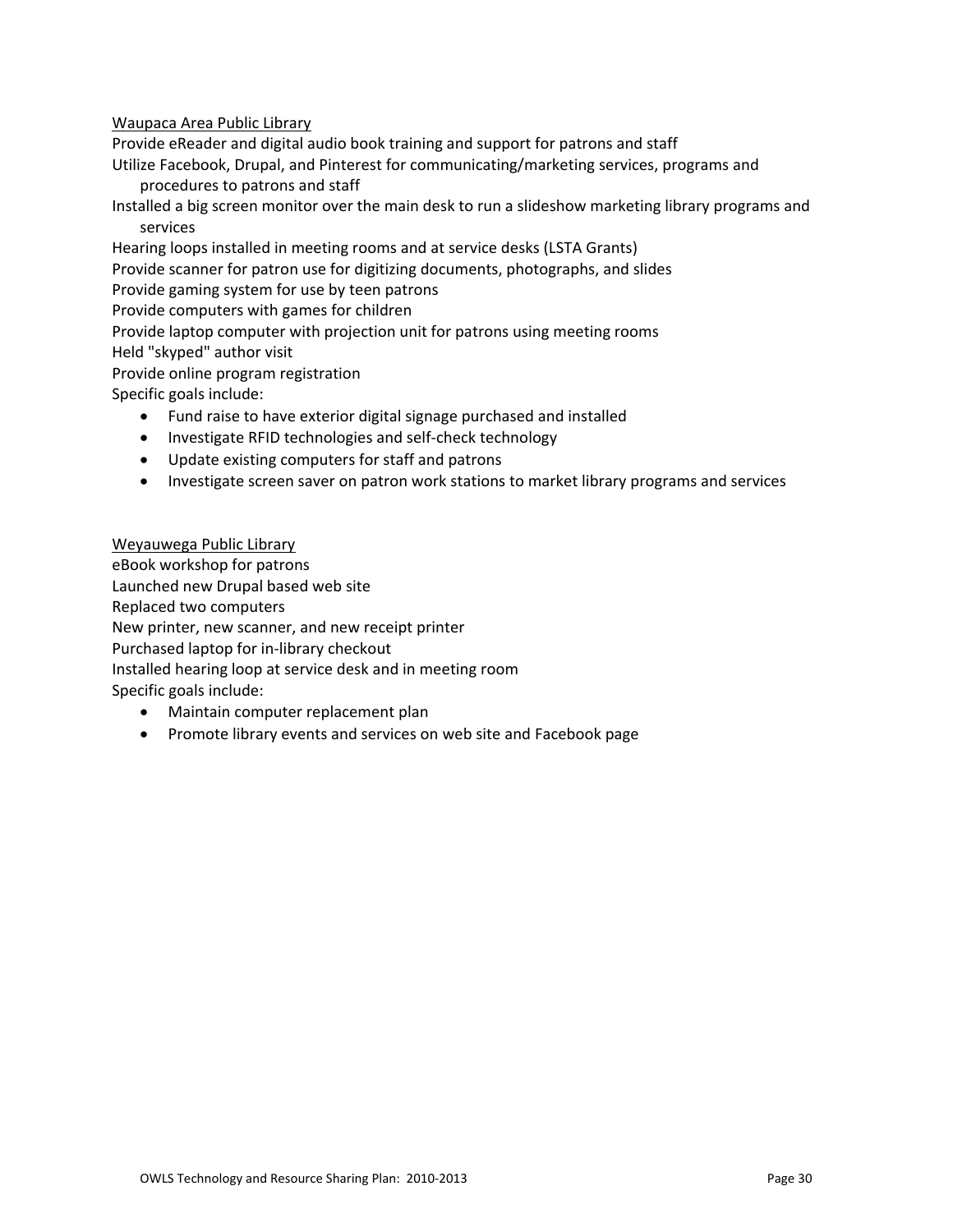### **Appendix E List of OWLS Member Libraries**

Appleton Public Library 225 North Oneida Street Appleton, Wisconsin 54911 http://www.apl.org

Black Creek Village Library 507 South Maple Street Black Creek, Wisconsin 54106 http://www.blackcreeklibrary.org/

Clintonville Public Library 75 Hemlock Street Clintonville, Wisconsin 54929 http://www.clintonvillelibrary.org/

Neuschafer Community Library 317 Wolf River Drive, P.O. Box 498 Fremont, Wisconsin 54940‐0498 http://www.fremontpl.org

Hortonville Public Library 102 West Main Street Hortonville, Wisconsin 54944 http://www.hortonvillelibrary.org

Iola Village Library 180 South Main Street Iola, Wisconsin 54945 http://www.iolalibrary.org

Kaukauna Public Library 111 Main Avenue, P.O. Box 530 Kaukauna, Wisconsin 54130 http://www.kaukaunalibrary.org

Kimberly‐Little Chute Public Library http://www.kimlit.org/

> James J. Siebers Memorial Library 515 West Kimberly Avenue Kimberly, Wisconsin 54136

Gerard H. Van Hoof Library 625 Grand Avenue Little Chute, Wisconsin 54140

Sturm Memorial Library 130 North Bridge Street Manawa, Wisconsin 54949 http://www.manawalibrary.org/

Marion Public Library 402 North Main Street Marion, Wisconsin 54950 http://www.marionpubliclibrary.info/

New London Public Library 406 South Pearl Street New London, Wisconsin 54961 http://www.newlondonlibrary.org

Scandinavia Public Library Main Street, P.O. Box 117 Scandinavia, Wisconsin 54977 http://www.scandinavialibrary.org

Muehl Public Library 436 North Main Street Seymour, Wisconsin 54165 http://www.muehlpubliclibrary.org

Shiocton Public Library W7740 Pine Street Shiocton, Wisconsin 54170 http://www.shioctonlibrary.org

Waupaca Area Public Library 107 South Main Street Waupaca, Wisconsin 54981 http://www.waupacalibrary.org

Weyauwega Public Library 301 South Mill, P.O. Box 6 Weyauwega, Wisconsin 54983 http://www.wegalibrary.org